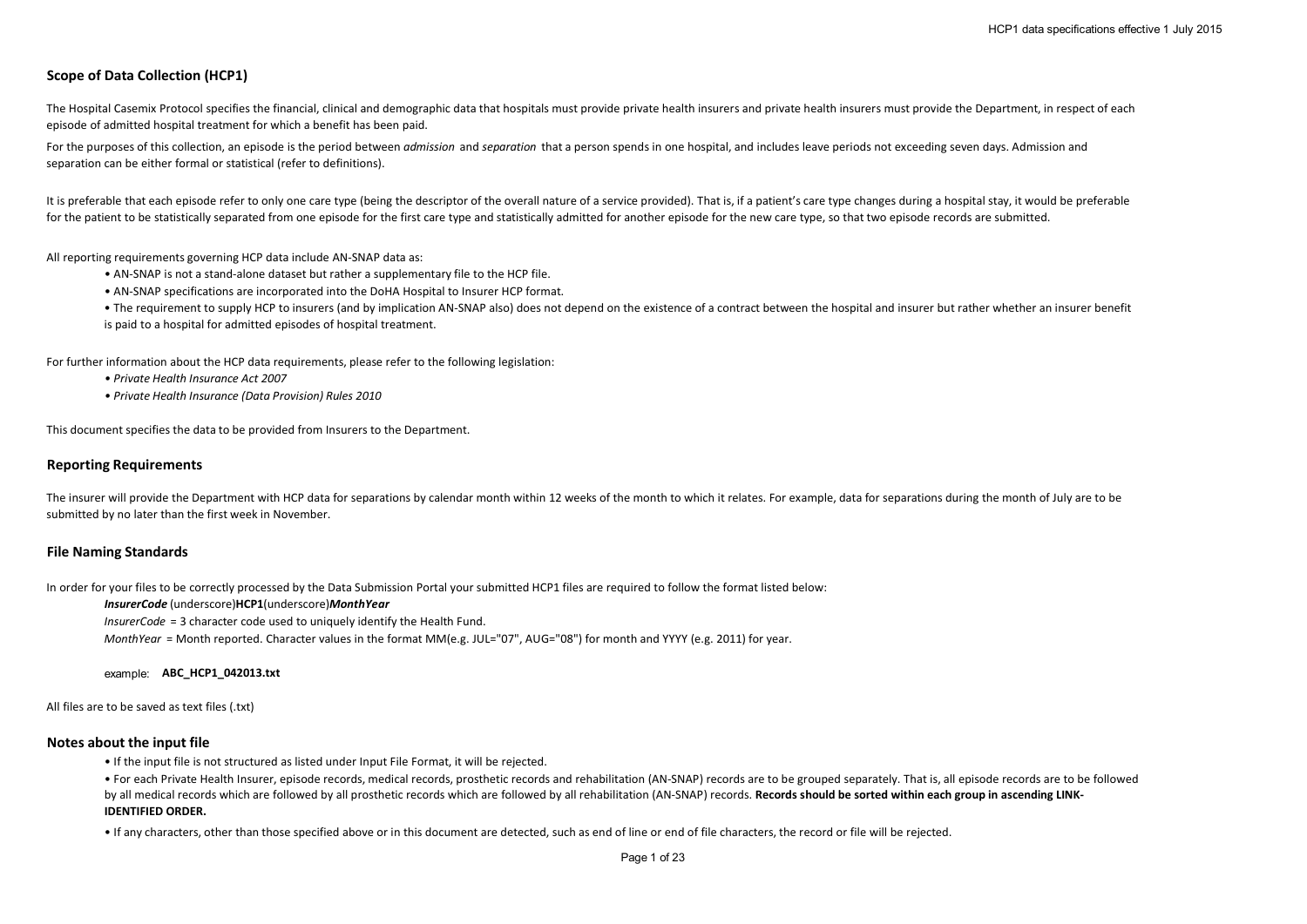• Only a single Insurer header and its associated episode records, medical records, prosthetic records, rehabilitation (AN-SNAP) records, and Insurer trailer grouping can be recorded within a single file.

#### **Notes about the specifications**

The **data item column** indicates the short name for the data item and, where applicable, the reference number for the item in the National Health Data Dictionary as accessed via the Metadata Online Registry (METeOR) at: http://meteor.aihw.gov.au/content/index.phtml/itemId/237518

The *obligation column* indicates whether provision of each particular data item is:

- MAA Mandatory for all public and private hospitals (including day facilities)
- MAO Mandatory for all private hospitals (including day facilities) and optional for public hospitals
- MAS Mandatory for same-day patients
- OPA Optional for all

The *position column* indicates the position within the fixed file format that each data item is to be reported.

The *type and size column* indicates the number and type of character/s the data item should contain where:

- A indicates the data item contains alphanumeric characters (alphabetic, numeric and other special characters). Data must be left justified.
- N indicates the data item contains numeric characters (numbers 0 to 9) only. Data items must be right justified and zero-prefixed to fully fill the item unless otherwise stated in the coding description. All values must be positive.

The *format column* indicates the format of the characters of the data item:

- DDMMYYYY indicates the data item contains date information where DD represents the day, MM represents the month and YYYY represents the century and year. For example, 5 July 2006 would be entered 05072006
- *hhmm* indicates the data item contains time information based on a 24-hour clock, where hh represents the hour and mm represents the minutes. For example 2.35pm would be entered 1435.
- *blank filled* , in relation to a data item, means that the data item is filled with blank spaces.
- *zero filled* , in relation to a data item, means that the data item is filled with zeros.
- *zero prefix* means that leading zeros are to be inserted if necessary to ensure that the number of characters in the entry matches the data item size specified for the item.
- *Charges & Benefits*  supply in dollars and cents (omit decimal point) with leading zeros to fully fill item. Negative amounts are permitted for reversals. An entry of 000000000 means that no benefit/charge was recorded.

See the coding description column for any other special formatting requirements.

The *repetition column* indicates the number of times the data item is repeated within the data file.

The **coding description column** provides the definition for the data item, valid values and any additional information to clarify what data should be reported and how. If a METeOR reference is indicated in the data item column, refer to the National Health Data Dictionary for definition and collection methods.

The **edit rules column** outlines the edit checks the Department will run the data through using the Check-It software. These are split into critical errors where data will be rejected and warnings where data will be identified.

The *error codes column* indicates the error code attributed to each of the edit checks.

#### **Definitions/acronyms**

**ACHI** means the Australian Classification of Health Interventions.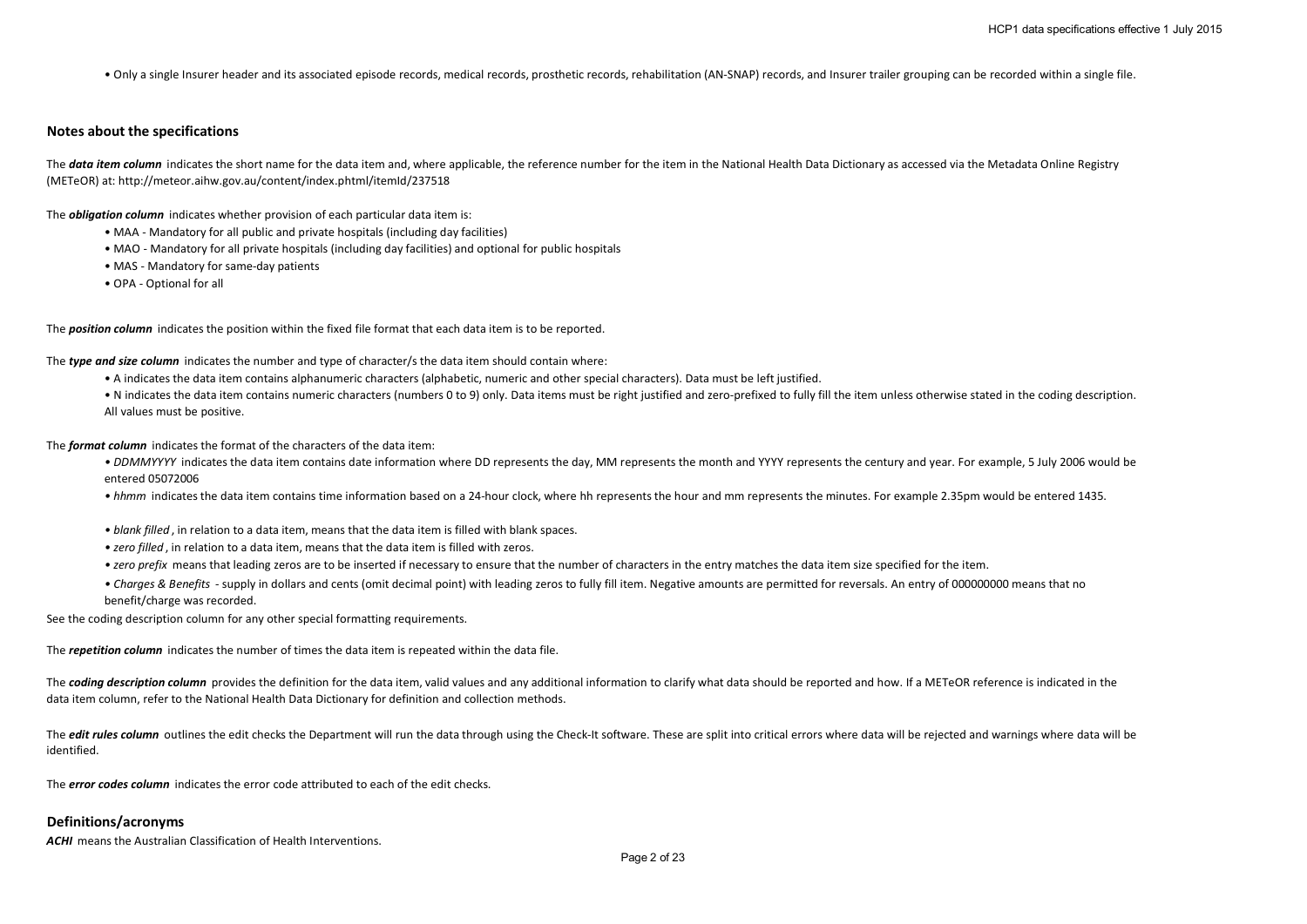*ADA* means the Australian Dental Association.

*AN-SNAP* means the Australian National Sub‑Acute and Non‑Acute Patient Classification System.

*CCU* means the coronary care unit of a hospital.

contracted doctor means a doctor who has entered into an agreement with a private health insurer where the doctor agrees to accept payment by the insurer in relation to treatment provided to the insured person.

*contracted hospital* means a hospital which has entered into an agreement with a private health insurer to accept payment in relation to an episode of hospital treatment for an insured person under a complying health product.

*DRG* means the Australian Refined Diagnosis Related Group.

*episode* means the period of admitted patient care between a formal or statistical **admission** and a formal or statistical **separation**, characterised by only one care type.

*FIM* means functional independence measure and is the outcome measure used for **overnight-stay rehabilitation patients**.

*formal admission* , in relation to a person, means the administrative process used by a hospital to record the commencement of accommodation, care or treatment of the person.

*formal separation* , in relation to a person, means the administrative process used by a hospital to record the cessation of accommodation, care or treatment of the person.

**HDU** means the high dependency unit of a hospital.

*Hospital* means a facility for which there is in force a Ministerial declaration that the facility is hospital under subsection 121-5(6) of the *Private Health Insurance Act 2007* .

Hospital treatment is treatment (including the provision of goods and services) provided to a person with the intention to manage a disease, injury or condition, either at a hospital or with direct involvement of the hospital, by either a person who is authorised by a hospital to provide the treatment or under the management or control of such a person (subsection 121-5, *Private Health Insurance Act 2007* ).

Exclusions to hospital treatment (eg treatment provided in an emergency department of a hospital) are specified in the Private Health Insurance (Health Insurance Business) Rules 2010, Part 3, Rule 8.

Inclusions to hospital treatment (eg some Chronic Disease Management Programs not involving prevention) are specified in the Private Health Insurance (Health Insurance Business) Rules 2010, Part 3. **Hospital-in-the-home** means the provision of care to hospital admitted patients in their place of residence as a substitute for hospital accommodation. Place of residence may be permanent or temporary (METeOR glossary item ID: 327308).

*Hospital-in-the-home care days* means the total number of days between HiTH commencement date and HiTH completion date.

*ICD-10-AM* means 'The International Statistical Classification of Diseases and Related Health Problems, 10th revision, Australian Modification, published by the National Centre for Classification in Health (Australia).

*ICU* means the intensive care unit of a hospital.

*insurer* means a private health insurer.

*MBS* means the Medicare Benefits Schedule, comprising:

- (a) the *Health Insurance (Diagnostic Imaging Services Table) Regulations 2005* ; and
- (b) the *Health Insurance (General Medical Services Table) Regulations 2005* ; and
- (c) the *Health Insurance (Pathology Services Table) Regulations 2005* ;

as in force from time to time, or any Regulations made in substitution for those Regulations.

*METeOR* (Metadata Online Registry) for national data standards.

*miscellaneous service code* means any miscellaneous hospital-specific or insurer-specific non-MBS code. ADA items can be reported here.

*NHDD* means the (most current version of the) 'National Health Data Dictionary'.

*NICU* means the neonatal intensive care unit of a hospital.

*overnight*‑*stay patient* means a person who is admitted to and separates from a hospital on different dates.

*PHIAC means* Private Health Insurance Administration Council

*PICU* means the paediatric intensive care unit of a hospital.

procedure means clinical intervention that is surgical in nature, carries a procedural risk, carries an anaesthetic risk, requires specialised training, and/or requires special facilities or equipment only available in an acute care setting

*same-day patient* means a person who is admitted to and separates from a hospital on the same date.

**SCN** means the special care nursery of a hospital.

*special character* means a character that has a visual representation but is not an alphanumeric character, ideogram or blank space.

statistical admission, in relation to a person, means the administrative process used by a hospital to record the commencement of a new episode of care that provides the person with a new care type during a single hospital stay.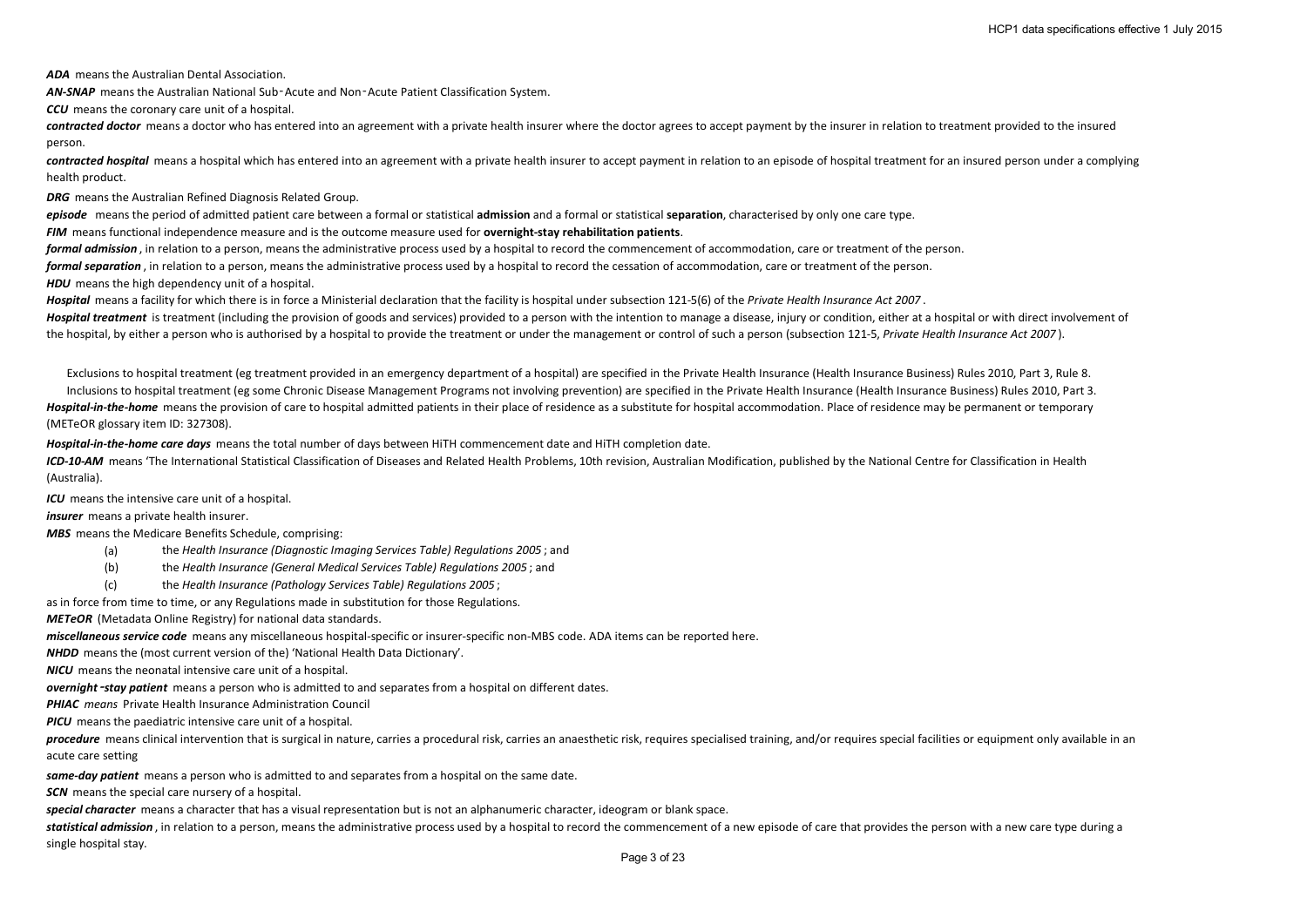statistical separation, in relation to a person, means the administrative process used by a hospital to record the cessation of an episode of care of the person during a single hospital stay.

### **Guide for Use**

Accommodation charges/benefits - refer to private, shared or high dependency accommodation for any Accommodation Type (i.e. advanced surgical, surgical, medical, rehabilitation, obstetrics, and psychiatry). All hospital episodes must have a charge/benefit component relating to accommodation, unless it was bundled, or the hospital billed a procedure-only fee. Therefore, cases such as chemotherapy should either have a charge/benefit component in "bundled" or "accommodation" or "theatre". They should not be reported as "other".

AN-SNAP Collection - the AN-SNAP collection is a separate data collection to the episode record for rehabilitation, which provides specific information regarding the functional gains of patients undergoing rehabilitation, as well as the AN-SNAP class for overnight admitted patients. It is expected that one AN-SNAP record be reported for each overnight admitted rehabilitation program, and one AN-SNAP record be reported for an entire episode of care consisting of multiple same day visits. The AN-SNAP record should be linked to the episode with the same separation date.

AN-SNAP Class - The AN-SNAP class allocated to each overnight admitted patient is in part determined by their FIM admission score. Given the FIM is not collected for same-day patients it is impossible to allocate same-day patients an AN-SNAP class.

*Bundled charges/benefits -* refer to an aggregate of 2 or more charges billed by the hospital, such as case payments by DRG or MBS.

*CCU charges, benefits, days and hours* - exclude ICU, SCN, NICU, PICU and HDU in calculations.

Functional Independence Measure - The FIM score for each of the 18 FIM motor and cognition items (maximum score of seven and a minimum score of one). Total scores can range from 18 to 126. Admission data must be collected within 72 hours after the admission. Discharge scores must be collected within 72 hours of discharge. Guide for collecting the AROC inpatient data set should be followed for scoring the FIM should be followed. This applies to AN-SNAP admission and discharge FIM scores for overnight-stay patients. The FIM is not collected for same-day patients.

*Hospital-in-the-home (HITH) -* Episodes which include HITH services should be reported in a manner consistent with claiming practice. For example,

(a) HITH services which are part of an admitted psychiatric program and are claimed as a single same day service must be reported as single same day episode. This includes psychiatric patients that remain in an admitted HITH program over extended periods of time.

(b) If hospital claims are submitted to insurers at the conclusion of the admitted psychiatric HITH program, then one episode must be reported spanning the length of the program.

*ICU charges, benefits, days and hours* - include NICU and PICU; exclude SCN, CCU or HDU in calculations.

*Infant weight neonate* **-** For live births (http://meteor.aihw.gov.au/content/pop/index.phtml/itemId/265594), birth weight (http://meteor.aihw.gov.au/content/pop/index.phtml/itemId/265625) should preferably be measured within the first hour of life before significant postnatal weight loss has occurred. While statistical tabulations include 500 g groupings for birth weight, weights should not be recorded in those groupings. The actual weight should be recorded to the degree of accuracy to which it is measured. In perinatal collections the birth weight is to be provided for live born and stillborn babies.

*Minutes in Theatre* - calculate from the time the patient entered the operating theatre or procedure room until the time the patient left the operating theatre or procedure room. For example, coronary angiography/angioplasty, lithotripsy and ECT must have minutes of operating theatre time reported, even though they are performed in a procedure room rather than a theatre.

Other charges/benefits - refer to services which cannot be categorised as accommodation, theatre, labour, ICU, pharmacy, prosthesis, bundled, SCN, CCU or HITH. It excludes ex-gratia charges, television, phone calls, extra meals, FED, reversals or journal adjustments.

Palliative care status and days - include care provided in: a palliative care unit; a designated palliative care program; or under the principal clinical management of a palliative care physician or in the opinion of the treating doctor, when the principal clinical intent of care is palliation.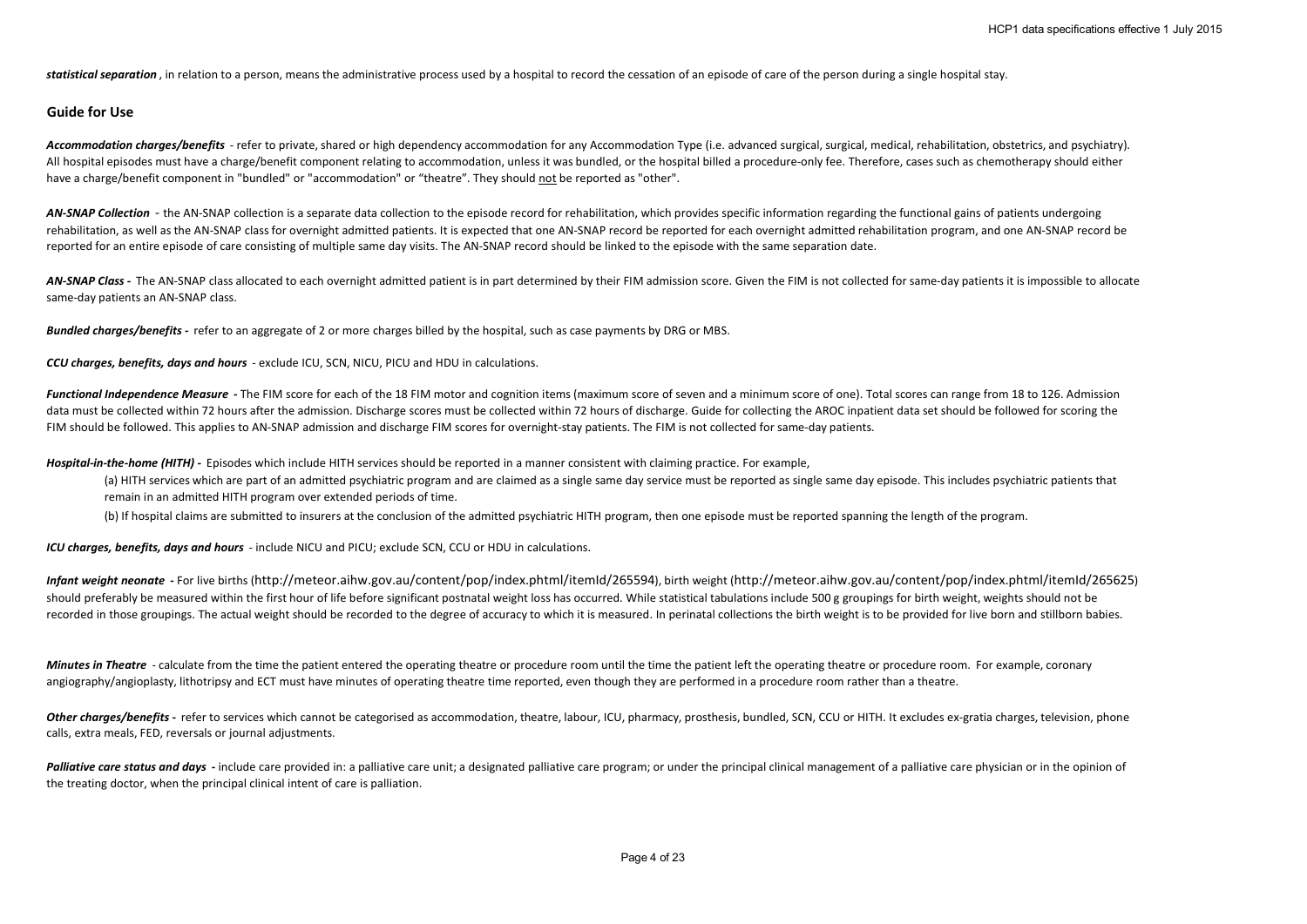Principal MBS item - select on the basis of: (a) the patient's first visit to a theatre or procedure room/coronary angiography suite; and (b) the MBS with the highest benefit amount. The principal MBS item relates to theatre or procedure room/angiography suite, and not to the medical item billed by the doctor. It may not necessarily correlate to the Principal Procedure Code. For example, renal dialysis, coronary angiography/ angioplasty, same-day chemotherapy, lithotripsy, ECT and sleep studies must have an MBS item number reported, even though they are procedure room rather than theatre. Where possible, any services that do not have a valid MBS item should be reported in the Miscellaneous Service Code item (item 68).

Principal Item Date - The date on which the principal MBS item is carried out. If there is no principal MBS item, then the date that the first Miscellaneous Service Code item was carried out may optionally be entered.

**Qualified days for newborns** - The number of qualified days is calculated with reference to the date of admission, date of separation and any other date(s) of change of qualification status: the date of admission is counted if the patient was qualified at the end of the day; the date of change to qualification status is counted if the patient was qualified at the end of the day; the date of separation is not counted, even if the patient was qualified on that day. The normal rules for calculations of patient days apply. To determine if newborn days are qualified days, see the METeOR definition for Newborn Qualification Status (Metadata glossary item 327254).

*SCN charges, benefits, days and hours* - exclude NICU, ICU, CCU, PICU and HDU in calculations.

Secondary MBS item - The secondary MBS items relate to theatre, and not to the medical item billed by the doctor. It may not always correlate to the Procedure Codes (ICD-10-AM). Where possible, any services that do not have a valid MBS item should be reported in the Miscellaneous Service Code item (item 68).

*Theatre charges/benefits -* refer to a theatre/procedure room/ angiography suite.

**Re-admission within 28 days - Planned re-admission refers to planned re-admission within 28 days from this or another hospital. Note: do not include transfers from another hospital as re-admissions.** 

### **Data Quality**

*Error Codes*

 $1<sup>st</sup>$  Character – represents the type of record i.e. E (episode), P (prosthetic), A (AN-SNAP), M (medical), R (edits checking across records)

2<sup>nd</sup> Character – W (represents a warning where an edit rule has been identified)– the record will be accepted and insurers notified

 $2<sup>nd</sup>$  Character – E (represents an error where an edit rule has failed) – the record will be rejected and insurers notified

### **Further information**

For further information about the HCP requirements including AN-SNAP, please see the following websites:

General information about the data collection, health insurer codes, reports and software

### www.health.gov.au/casemix

List of Hospital provider numbers

To request a list of hospital provider numbers please email: declarations@health.gov.au

#### Metadata and health dictionary specifications

http://meteor.aihw.gov.au/content/index.phtml/itemId/181162

For private health insurance industry information

## www.phiac.gov.au

Commonwealth Prosthesis list

http://www.health.gov.au/internet/main/publishing.nsf/Content/health-privatehealth-prostheseslist.htm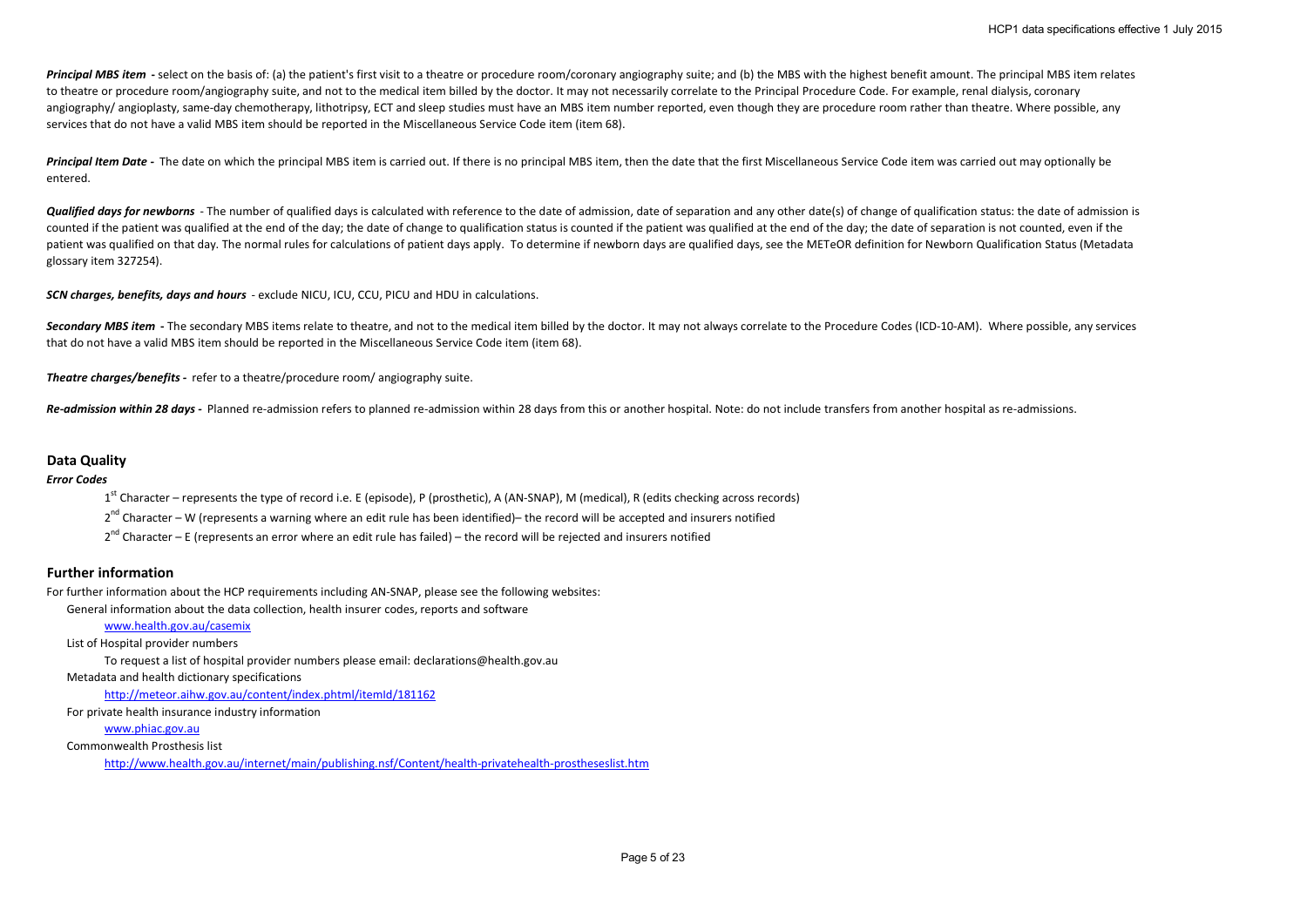| #        | <b>I</b> tem                                    | Quantity                       | Type & size | Format        | <b>Values/description</b>                                            | <b>Edit Rules</b>                                                                                 | <b>Error Code/s</b>        |
|----------|-------------------------------------------------|--------------------------------|-------------|---------------|----------------------------------------------------------------------|---------------------------------------------------------------------------------------------------|----------------------------|
|          | <b>FILE HEADER</b>                              | one per physical file of data  | A(7)        | <b>YYYYMM</b> | Valid value 'HCPDATA'                                                |                                                                                                   |                            |
| 2        |                                                 |                                | A(3)        |               | Source identifier (INSURER (or other) IDENTIFIER)                    | Reject file if not same as specified in the                                                       | HE02.0                     |
|          |                                                 |                                |             |               |                                                                      | physical file name.                                                                               |                            |
|          |                                                 |                                |             |               |                                                                      | Reject file if not a valid insurer code.                                                          | <b>HE02.1</b>              |
|          |                                                 |                                | A(6)        |               | YEAR-MONTH (separation month reported)                               | Reject file if not in format YYYYMM.                                                              | HE03.0                     |
|          |                                                 |                                |             |               |                                                                      | Reject file if does not match the month year                                                      | HE03.1                     |
|          |                                                 |                                |             |               |                                                                      | specified in the physical file name.                                                              |                            |
| 14       |                                                 |                                | N(2)        |               | The number of Insurers' data in this file: valid value '1'           | If present, reject file if not $= 1$ or 01.                                                       | HE04                       |
| 5        | <b>INSURER HEADER</b>                           | one per physical file of data  | A(1)        | <b>YYYYMM</b> | Valid value 'B'                                                      | Reject file if not = 'B'                                                                          | HE05                       |
| 16       |                                                 |                                | A(3)        |               | <b>INSURER IDENTIFIER</b>                                            | Reject file if not same as Source identifier                                                      | HE06                       |
|          |                                                 |                                |             |               |                                                                      | value in FILE HEADER section item 2 above.                                                        |                            |
|          |                                                 |                                | A(6)        |               | YEAR-MONTH (separation month reported)                               | Reject file if not same as YEAR-MONTH                                                             | HE07                       |
|          |                                                 |                                |             |               |                                                                      | value in FILE HEADER section item 3 above.                                                        |                            |
| 8        | <b>EPISODE RECORDS</b>                          | many per physical file of data | A(1371)     |               | 1371 characters; record type of 'E' followed by 1370 character       |                                                                                                   |                            |
|          |                                                 |                                |             |               | record as specified in this document.                                |                                                                                                   |                            |
| 9        | <b>MEDICAL RECORDS</b>                          | many per episode               | A(92)       |               | 92 characters; record type of 'M' followed by 91 character record as |                                                                                                   |                            |
|          |                                                 |                                |             |               | specified in this document.                                          |                                                                                                   |                            |
| 10       | <b>PROSTHETIC RECORDS</b> 0 to many per episode |                                | A(54)       |               | 54 characters; record type of 'P' followed by 53 character record as |                                                                                                   |                            |
|          |                                                 |                                |             |               | specified in this document.                                          |                                                                                                   |                            |
| 11       | <b>AN-SNAP RECORDS</b>                          | 0 to many per episode          | A(95)       |               | 95 characters; record type of 'S' followed by 94 character record as |                                                                                                   |                            |
|          |                                                 |                                |             |               | specified in this document.                                          |                                                                                                   |                            |
| 12<br>13 | <b>INSURER TRAILER</b>                          | one per physical file of data  | A(1)        |               | Valid Value 'T'<br><b>INSURER IDENTIFIER</b>                         | Reject file if not = 'T'                                                                          | <b>HE12</b><br><b>HE13</b> |
|          |                                                 |                                | A(3)        |               |                                                                      | <b>Reject</b> file if not same as Source Identifier<br>value in FILE HEADER section item 2 above. |                            |
| 14       |                                                 |                                | N(6)        |               | Number of Episode records                                            | If present, reject file if not numeric                                                            | <b>HE14</b>                |
| 15       |                                                 |                                | N(6)        |               | Number of Medical records                                            | If present, reject file if not numeric                                                            | <b>HE15</b>                |
| 16       |                                                 |                                | N(6)        |               | Number of Prosthetic records ('000000' means no prosthetic           | If present, reject file if not numeric                                                            | <b>HE16</b>                |
|          |                                                 |                                |             |               | records)                                                             |                                                                                                   |                            |
| 17       |                                                 |                                | N(6)        |               | Number of AN-SNAP records ('000000' means no AN-SNAP                 | If present, reject file if not numeric                                                            | <b>HE17</b>                |
|          |                                                 |                                |             |               | records)                                                             |                                                                                                   |                            |
|          | 18 FILE TRAILER                                 | one per physical file of data  | A(1)        |               | Valid value 'Z'                                                      | Reject file if not 'Z'                                                                            | <b>HE18</b>                |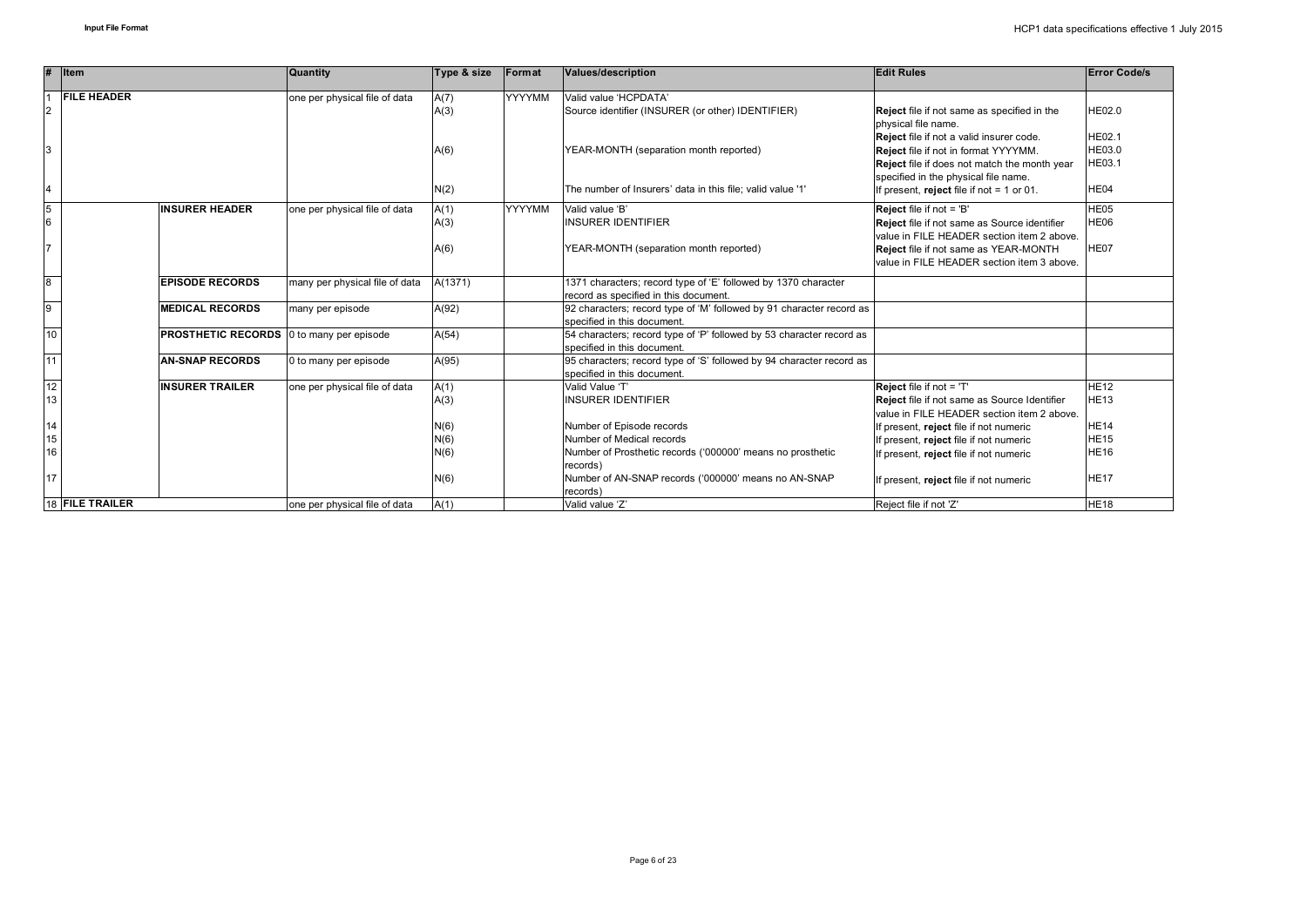|                | No Data Item             | <b>METeOR</b> |            | <b>ECLIPSE Obligation Position Position Type &amp;</b> |              |     |       | Format                                                                               | <b>Repetition Coding description</b>                                                                                                                                                                                                                                                                                   | <b>Edit Rules</b>                                                                                                                                                | Error                       |
|----------------|--------------------------|---------------|------------|--------------------------------------------------------|--------------|-----|-------|--------------------------------------------------------------------------------------|------------------------------------------------------------------------------------------------------------------------------------------------------------------------------------------------------------------------------------------------------------------------------------------------------------------------|------------------------------------------------------------------------------------------------------------------------------------------------------------------|-----------------------------|
|                |                          | identifier    | identifier |                                                        | <b>Start</b> | End | size  |                                                                                      |                                                                                                                                                                                                                                                                                                                        |                                                                                                                                                                  | code/s                      |
|                | nsurer identifier        |               |            | MAA                                                    |              |     | A(3)  | Left justify                                                                         | Insurer identifier selected from the list of registered private health<br>insurers.                                                                                                                                                                                                                                    | Reject record if not same as Source<br>Identifier value in FILE HEADER<br>item 2.                                                                                | EE001.1                     |
| $\overline{2}$ | Link Identifier          |               |            | <b>MAA</b>                                             |              | 27  | A(24) | Left justify                                                                         | A unique identifier of an episode that links data items from this<br>(episode) record to the associated medical, prosthetic or AN-<br>SNAP records.                                                                                                                                                                    | Reject record if blank                                                                                                                                           | EE002                       |
| 3              | Provider (hospital) code |               |            | <b>MAA</b>                                             | 28           | 35  | A(8)  | <b>NNNNNNNA</b>                                                                      | The Commonwealth-issued hospital provider number, as selected                                                                                                                                                                                                                                                          | Reject record if not (a valid 8                                                                                                                                  | EE003                       |
|                |                          |               |            |                                                        |              |     |       | (uppercase)                                                                          | from the lists maintained by the Department of Health and<br>Aaeina.<br>"OVERSEAS" = overseas provider                                                                                                                                                                                                                 | character Commonwealth provider<br>number or 'OVERSEAS').                                                                                                        |                             |
|                | Product code             |               |            | <b>MAA</b>                                             | 36           | 43  | A(8)  |                                                                                      | The product code for patient's insurance cover at admission.                                                                                                                                                                                                                                                           | Reject record if blank.                                                                                                                                          | EE004                       |
|                | Hospital contract status |               |            | <b>MAA</b>                                             | 44           | 44  | A(1)  | Left justify                                                                         | The payment arrangement the insurer has with the hospital.<br>$Y = a$ hospital with which an Insurer has a contract<br>$N = a$ hospital with which the Insurer does not have a contract.<br>$T = a$ hospital is paid under 2nd Tier benefit arrangement<br>$B = a$ hospital is paid under a "Bulk payment" arrangement | Reject record if not (Y or N or T or<br>B).                                                                                                                      | EE005                       |
|                | Total days paid          |               |            | MAA                                                    | 45           | 48  | N(4)  | Right justify<br>Zero prefix                                                         | The total number of days for which benefits were paid by the<br>Insurer, including days for which benefits were paid as a Nursing<br>Home Type Patient.<br>Same-day cases equal 0001.<br>Zero fill if no benefit paid for accommodation by fund.                                                                       | Reject record if not numeric<br><b>Identify</b> if total days paid > (date<br>separated - date admitted - leave<br>days)<br>Identify if same-day status is 1 and | EE006<br>EW006.0<br>EW006.1 |
|                |                          |               |            |                                                        |              |     |       |                                                                                      |                                                                                                                                                                                                                                                                                                                        | total days paid is not 0001                                                                                                                                      |                             |
|                | Accommodation charge     |               |            | <b>MAA</b>                                             | 49           | 57  | N(9)  | Right justify<br>Zero prefix<br>\$\$\$\$\$\$ <b>\$</b> cc<br>(omit decimal<br>point) | The gross amount charged for accommodation (include ex-gratia<br>and patient portion accommodation charges).<br>Zero fill if no amount charged.<br>Blank means this charge was not separately identified but<br>charged under another item.<br>*refer to quide for use                                                 | If present, reject record if not<br>numeric                                                                                                                      | EE007                       |
|                | Accommodation benefit    |               |            | <b>MAA</b>                                             | 58           | 66  | N(9)  | Right justify<br>Zero prefix<br>\$\$\$\$\$\$cc<br>(omit decimal<br>point)            | The gross benefit paid for accommodation (include ex-gratia<br>accommodation benefits).<br>Zero fill if no amount paid.<br>Blank means this benefit was not separately identified but paid<br>under another item.<br>*refer to quide for use                                                                           | If present, reject record if not<br>numeric                                                                                                                      | EE008                       |
|                | Theatre charge           |               |            | <b>MAA</b>                                             | 67           | 75  | N(9)  | Right justify<br>Zero prefix<br><b>\$\$\$\$\$\$\$cc</b><br>(omit decimal<br>point)   | The gross amount charged for a theatre/procedure room/<br>angiography suite (include ex-gratia and patient portion theatre<br>charges).<br>Zero fill if no amount charged.<br>Blank means this charge was not separately identified but<br>charged under another item.<br>*refer to quide for use                      | If present, reject record if not<br>numeric                                                                                                                      | EE009                       |
| 10             | Theatre benefit          |               |            | <b>MAA</b>                                             | 76           | 84  | N(9)  | Right justify<br>Zero prefix<br><b>\$\$\$\$\$\$\$cc</b><br>(omit decimal<br>point)   | The gross benefit paid for a theatre/procedure room/angiography<br>suite (include ex-gratia theatre benefits).<br>Zero fill if no amount paid.<br>Blank means this benefit was not separately identified but paid<br>under another item.<br>*refer to quide for use                                                    | If present, reject record if not<br>numeric                                                                                                                      | EE010                       |
|                | Labour ward charge       |               |            | MAA                                                    | 85           | 93  | N(9)  | Right justify<br>Zero prefix<br>\$\$\$\$\$\$cc<br>(omit decimal<br>point)            | The gross amount charged for labour ward (include ex-gratia and<br>patient portion labour ward charges).<br>Blank means this charge was not separately identified but<br>charged under another item.<br>Zero fill if no amount charged.                                                                                | If present, reject record if not<br>numeric                                                                                                                      | EE011                       |
| 12             | Labour ward benefit      |               |            | <b>MAA</b>                                             | 94           | 102 | N(9)  | Right justify<br>Zero prefix<br>\$\$\$\$\$\$cc<br>(omit decimal<br>point)            | The gross benefit paid for labour ward (include ex-gratia labour<br>ward benefits)<br>Blank means this benefit was not separately identified but paid<br>under another item.<br>Zero fill if no amount paid.                                                                                                           | If present, reject record if not<br>numeric                                                                                                                      | EE012                       |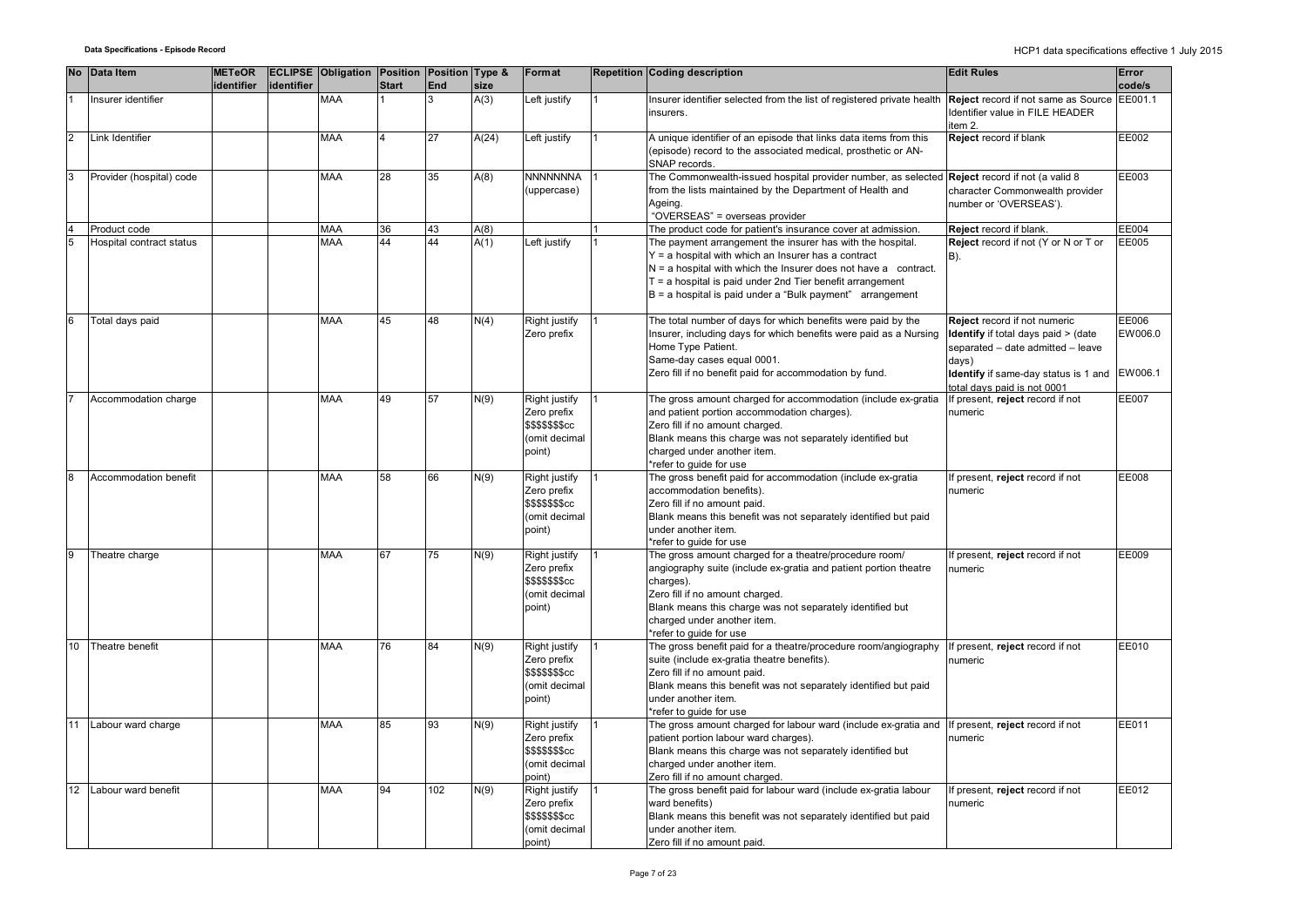|    | No Data Item                          | <b>METeOR</b> |            | <b>ECLIPSE Obligation Position Position Type &amp;</b> |              |     |      | Format                                                                             | <b>Repetition Coding description</b>                                                                                                                                                                                                                                                                                                                                            | <b>Edit Rules</b>                           | Error  |
|----|---------------------------------------|---------------|------------|--------------------------------------------------------|--------------|-----|------|------------------------------------------------------------------------------------|---------------------------------------------------------------------------------------------------------------------------------------------------------------------------------------------------------------------------------------------------------------------------------------------------------------------------------------------------------------------------------|---------------------------------------------|--------|
|    |                                       | identifier    | identifier |                                                        | <b>Start</b> | End | size |                                                                                    |                                                                                                                                                                                                                                                                                                                                                                                 |                                             | code/s |
| 13 | Intensive Care Unit<br>Charge         |               |            | <b>MAA</b>                                             | 103          | 111 | N(9) | Right justify<br>Zero prefix<br>\$\$\$\$\$\$cc<br>(omit decimal<br>point)          | Intensive Care Unit charge must reflect the gross amount<br>charged for ICU (include ex-gratia and patient portion ICU<br>charges).<br>Zero fill if no amount charged.<br>Blank means this charge was not separately identified but<br>charged under another item.<br>*refer to guide for use                                                                                   | f present, reject record if not<br>numeric  | EE013  |
| 14 | Intensive Care Unit<br><b>Benefit</b> |               |            | <b>MAA</b>                                             | 112          | 120 | N(9) | Right justify<br>Zero prefix<br>\$\$\$\$\$\$\$cc<br>(omit decimal<br>point)        | The gross benefit paid for ICU (include ex-gratia ICU benefits).<br>Zero fill if no amount paid.<br>Blank means this benefit was not separately identified but paid<br>under another item.<br>*refer to quide for use                                                                                                                                                           | f present, reject record if not<br>numeric  | EE014  |
| 15 | Prosthesis charge                     |               |            | <b>MAA</b>                                             | 121          | 129 | N(9) | Right justify<br>Zero prefix<br>\$\$\$\$\$\$\$cc<br>(omit decimal<br>point)        | The gross maximum amount charged for prosthesis (include ex-<br>gratia prosthesis charges, handling fee and patient portion).<br>Blank means this charge was not separately identified but<br>charged under another item.<br>Zero fill if no amount charged.                                                                                                                    | f present, reject record if not<br>numeric  | EE015  |
| 16 | Prosthesis benefit                    |               |            | <b>MAA</b>                                             | 130          | 138 | N(9) | Right justify<br>Zero prefix<br><b>\$\$\$\$\$\$\$cc</b><br>(omit decimal<br>point) | The gross benefit paid for prosthesis (include ex-gratia prosthesis<br>benefit and handling fee).<br>Blank means this benefit was not separately identified but paid<br>under another item.<br>Zero fill if no amount paid.                                                                                                                                                     | If present, reject record if not<br>numeric | EE016  |
| 17 | Pharmacy charge                       |               |            | <b>MAA</b>                                             | 139          | 147 | N(9) | Right justify<br>Zero prefix<br>\$\$\$\$\$\$\$cc<br>(omit decimal<br>point)        | The gross charge raised for pharmacy (include ex-gratia and<br>patient portion pharmacy charges, exclude discharge<br>medications).<br>Zero fill if no amount charged.<br>Blank means this charge was not separately identified but<br>charged under another item.<br>*refer to guide for use                                                                                   | f present, reject record if not<br>numeric  | EE017  |
| 18 | Pharmacy benefit                      |               |            | <b>MAA</b>                                             | 148          | 156 | N(9) | Right justify<br>Zero prefix<br><b>\$\$\$\$\$\$\$cc</b><br>(omit decimal<br>point) | The gross benefit paid for pharmacy (include ex-gratia pharmacy<br>benefits, exclude discharge medications.)<br>Zero fill if no amount paid.<br>Blank means this benefit was not separately identified but paid<br>under another item.<br>*refer to quide for use                                                                                                               | If present, reject record if not<br>numeric | EE018  |
| 19 | <b>Bundled charges</b>                |               |            | <b>MAA</b>                                             | 157          | 165 | N(9) | Right justify<br>Zero prefix<br>\$\$\$\$\$\$\$cc<br>(omit decimal<br>point)        | The gross bundled charge raised (include ex-gratia and patient<br>portion bundled charges).<br>Zero fill if no amount charged.<br>Blank means this charge was not separately identified but<br>charged under another item.<br>*refer to guide for use                                                                                                                           | f present, reject record if not<br>numeric  | EE019  |
| 20 | <b>Bundled benefits</b>               |               |            | <b>MAA</b>                                             | 166          | 174 | N(9) | Right justify<br>Zero prefix<br>\$\$\$\$\$\$\$cc<br>(omit decimal<br>point)        | The gross bundled benefit paid (include ex-gratia bundled<br>benefits).<br>Zero fill if no amount paid.<br>Blank means this benefit was not separately identified but paid<br>under another item.<br>*refer to guide for use                                                                                                                                                    | f present, reject record if not<br>numeric  | EE020  |
| 21 | Other charges                         |               |            | <b>MAA</b>                                             | 175          | 183 | N(9) | Right justify<br>Zero prefix<br><b>\$\$\$\$\$\$\$cc</b><br>(omit decimal<br>point) | The gross charge raised for any chargeable item which cannot be<br>specifically categorised elsewhere (exclude ex-gratia charges,<br>television, phone calls, extra meals, FED, reversals or journal<br>adjustments).<br>Zero fill if no amount charged.<br>Blank means this charge was not separately identified but<br>charged under another item.<br>*refer to guide for use | If present, reject record if not<br>numeric | EE021  |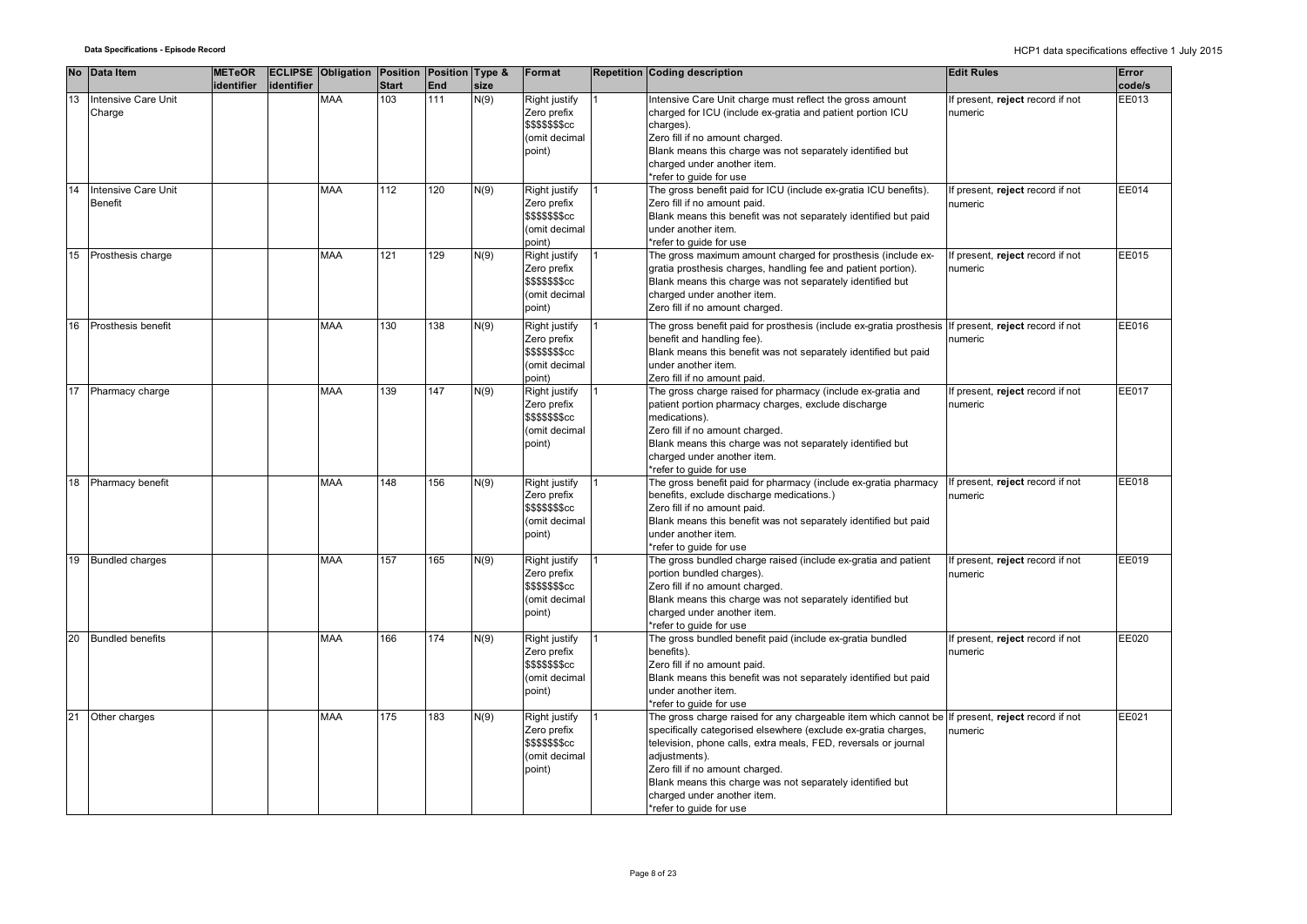|    | No Data Item                  | <b>METeOR</b><br>identifier | identifier | <b>ECLIPSE Obligation Position Position Type &amp;</b> | <b>Start</b> | End | size | Format                                                                                   | Repetition Coding description                                                                                                                                                                                                                                                                                                                                               | <b>Edit Rules</b>                                                                                                                           | Error<br>code/s |
|----|-------------------------------|-----------------------------|------------|--------------------------------------------------------|--------------|-----|------|------------------------------------------------------------------------------------------|-----------------------------------------------------------------------------------------------------------------------------------------------------------------------------------------------------------------------------------------------------------------------------------------------------------------------------------------------------------------------------|---------------------------------------------------------------------------------------------------------------------------------------------|-----------------|
| 22 | Other benefits                |                             |            | <b>MAA</b>                                             | 184          | 192 | N(9) | Right justify<br>Zero prefix<br><b>\$\$\$\$\$\$\$cc</b><br>(omit decimal<br>point)       | The gross benefit paid for any chargeable item which cannot be<br>specifically categorised elsewhere, (exclude ex-gratia benefits,<br>television, phone calls, extra meals, FED, reversals or journal<br>adjustments).<br>Zero fill if no amount paid.<br>Blank means this benefit was not separately identified but paid<br>under another item.<br>*refer to quide for use | f present, reject record if not<br>numeric                                                                                                  | EE022           |
| 23 | Front end deductible          |                             |            | <b>MAA</b>                                             | 193          | 201 | N(9) | Right justify<br>Zero prefix<br>\$\$\$\$\$\$cc<br>(omit decimal<br>(point                | The amount of Front End Deductible (excess) deducted from the<br>benefit otherwise payable by the Insurer to the hospital.<br>Zero fill if no FED applicable.                                                                                                                                                                                                               | Reject record if not numeric                                                                                                                | EE023           |
| 24 | Ancillary cover status        |                             |            | <b>MAA</b>                                             | 202          | 202 | A(1) |                                                                                          | An indicator of whether a patient has ancillary cover at the time of <b>Reject</b> record if not ('Y' or 'N').<br>admission.<br>$Y =$ patient has ancillary cover;<br>$N =$ patient does not have ancillary cover                                                                                                                                                           |                                                                                                                                             | EE024           |
| 25 | Ancillary charges             |                             |            | <b>OPA</b>                                             | 203          | 211 | N(9) | Right justify<br>Zero prefix<br>\$\$\$\$\$\$\$cc<br>(omit decimal<br>(point              | The total charge raised for in-hospital benefits claimed under an<br>ancillary table.<br>Zero fill if no amount charged.                                                                                                                                                                                                                                                    | If present, reject record if not<br>numeric                                                                                                 | EE025           |
| 26 | Ancillary benefits            |                             |            | <b>OPA</b>                                             | 212          | 220 | N(9) | Right justify<br>Zero prefix<br>\$\$\$\$\$\$cc<br>(omit decimal<br>point)                | The total benefit paid for in hospital benefits paid under an<br>ancillary table.<br>Zero fill if no amount paid.                                                                                                                                                                                                                                                           | If present, reject record if not<br>numeric                                                                                                 | EE026           |
| 27 | <b>Total Medical charges</b>  |                             |            | <b>MAA</b>                                             | 221          | 229 | N(9) | Right justify<br>Zero prefix<br>\$\$\$\$\$\$ <sub>\$</sub> cc<br>(omit decimal<br>point) | The total charge for medical items, as set out in the medical<br>records associated with the episode.<br>Zero fill if no amount charged.                                                                                                                                                                                                                                    | Reject record if not numeric                                                                                                                | <b>EE027</b>    |
| 28 | <b>Total Medical Benefits</b> |                             |            | <b>MAA</b>                                             | 230          | 238 | N(9) | Right justify<br>Zero prefix<br>\$\$\$\$\$\$cc<br>(omit decimal<br>(point                | The total benefit paid for medical items (by both Medicare and<br>Insurer) as set out in the medical records associated with the<br>episode.<br>Zero fill if no amount paid.                                                                                                                                                                                                | Reject record if not numeric                                                                                                                | E028            |
| 29 | Date of birth                 | 287007                      |            | <b>MAA</b>                                             | 239          | 246 | A(8) | DDMMYYYY                                                                                 | The date of birth of the person.                                                                                                                                                                                                                                                                                                                                            | Reject record if not in format<br><b>DDMMYYYY</b>                                                                                           | EE029           |
| 30 | Postcode - Australian         | 287224                      |            | <b>MAA</b>                                             | 247          | 250 | N(4) | Right justify<br>Zero prefix                                                             | The numeric descriptor for a postal delivery area, aligned with<br>locality, suburb or place for the address of a person.<br>9999 = unknown postcode<br>$8888 = 0$ verseas                                                                                                                                                                                                  | Reject record if not (a valid<br>Australian postcode or 9999 or<br>8888).                                                                   | EE030           |
| 31 | <b>Sex</b>                    | 287316                      |            | <b>MAA</b>                                             | 251          | 251 | N(1) |                                                                                          | The biological distinction between male and female, as<br>represented by a code.<br>$1 = male$<br>$2 =$ female<br>$3$ = intersex or indeterminate<br>9 = not stated/inadequately described                                                                                                                                                                                  | Reject record if not (1, 2, 3 or 9).                                                                                                        | EE031           |
| 32 | Admission date                | 269967                      |            | <b>MAA</b>                                             | 252          | 259 | A(8) | <b>DDMMYYYY</b>                                                                          | Date on which an admitted patient commences an episode of<br>care.                                                                                                                                                                                                                                                                                                          | Reject record if not in format<br><b>DDMMYYYY</b>                                                                                           | EE032           |
| 33 | Separation date               | 270025                      |            | MAA                                                    | 260          | 267 | A(8) | <b>DDMMYYYY</b>                                                                          | Date on which an admitted patient completes an episode of care.                                                                                                                                                                                                                                                                                                             | Reject file if not in format<br>DDMMYYYY, blank or if not ≥<br>Admission date, or if MM is not<br>same as month input in Insurer<br>Header. | EE033           |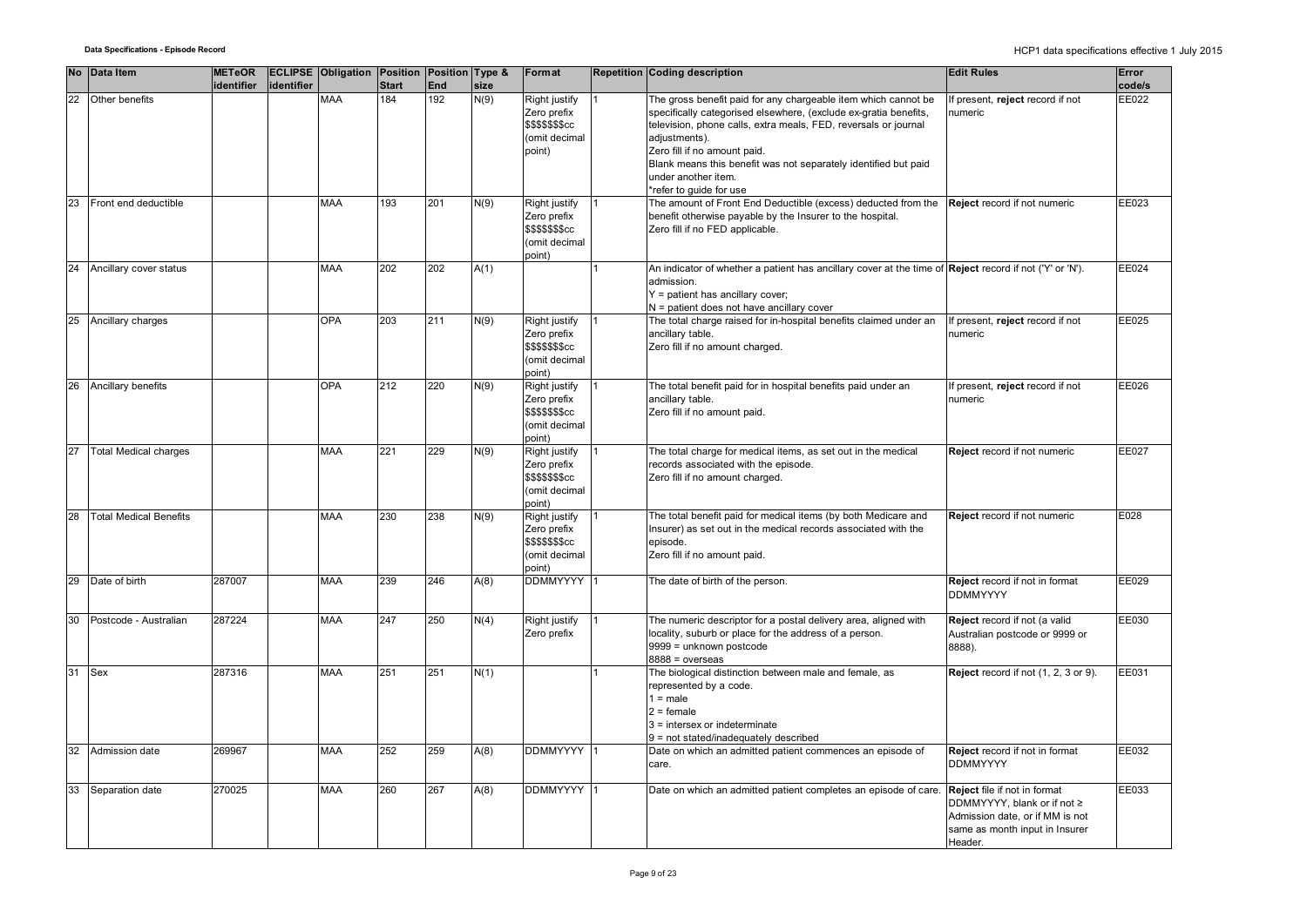| <b>No</b> | Data Item                            | <b>METeOR</b> |            | <b>ECLIPSE Obligation Position Position Type &amp;</b> |       |     |      | Format                       | <b>Repetition Coding description</b>                                                                                                                                                                                                                                                                                                                                                                                                                                 | <b>Edit Rules</b>                                                                                                                                                                                                               | Error                         |
|-----------|--------------------------------------|---------------|------------|--------------------------------------------------------|-------|-----|------|------------------------------|----------------------------------------------------------------------------------------------------------------------------------------------------------------------------------------------------------------------------------------------------------------------------------------------------------------------------------------------------------------------------------------------------------------------------------------------------------------------|---------------------------------------------------------------------------------------------------------------------------------------------------------------------------------------------------------------------------------|-------------------------------|
|           |                                      | identifier    | identifier |                                                        | Start | End | size |                              |                                                                                                                                                                                                                                                                                                                                                                                                                                                                      |                                                                                                                                                                                                                                 | code/s                        |
| 34        | Hospital type                        |               |            | <b>MAA</b>                                             | 268   | 268 | N(1) |                              | The type of hospital where the episode occurred.<br>$1 = \text{public}$<br>$2 = private$<br>$3$ = private day facility<br>$4 =$ public day facility<br>$9 =$ other/unknown                                                                                                                                                                                                                                                                                           | <b>Reject</b> record if not (1, 2, 3, 4, or 9). EE034<br>Identify record if Hospital type does<br>not match provider hospital table                                                                                             | EW034                         |
| 35        | ICU days                             |               |            | <b>MAA</b>                                             | 269   | 271 | N(3) | Right justify<br>Zero prefix | The number of days the patient spent in ICU, NICU or PICU.<br>Zero fill if not applicable.<br>*refer to guide for use                                                                                                                                                                                                                                                                                                                                                | Reject record if not numeric.<br>Reject record if not zero for private                                                                                                                                                          | EE035.0<br>EE035.1            |
|           |                                      |               |            |                                                        |       |     |      |                              |                                                                                                                                                                                                                                                                                                                                                                                                                                                                      | day facilities<br>Identify record if not zero for public<br>day facilities (item $34 = 4$ )                                                                                                                                     | EW035.1                       |
| 36        | Diagnosis related group              | 391295        |            | <b>OPA</b>                                             | 272   | 275 | A(4) | Left justify                 | The DRG code which describes the episode of care.<br>"GEN" = A generated episode not suitable for grouping according<br>to the health Insurer practices.<br>This should be the Health Insurer DRG wherever possible;<br>otherwise the Hospital DRG.                                                                                                                                                                                                                  | If present, identify record if not (a<br>valid DRG code for DRG version in<br>item 37 or 'GEN ')                                                                                                                                | <b>EW036</b>                  |
| 37        | <b>DRG</b> version                   |               |            | CON                                                    | 276   | 277 | A(2) |                              | The version of the DRG classification:<br>$41$ = version 4.1<br>$42$ = version 4.2<br>$50$ = version $5.0$<br>$51$ = version $5.1$<br>$52$ = version $5.2$<br>$60 =$ version $6.0$<br>$6x =$ version $6.x$<br>$70$ = version $7.0$<br>$80$ = version $8.0$<br>$na = version n.a$                                                                                                                                                                                     | f present, <i>identify</i> record if not valid EW037.0<br>version.<br>Identify record if blank and DRG<br>code provided.                                                                                                        | EW037.1                       |
| 38        | Admission time                       | 269972        |            | <b>MAS</b>                                             | 278   | 281 | N(4) | hhmm (24<br>hour clock)      | Must be supplied if DRG code provided at item 36.<br>Time at which an admitted patient commences an episode of<br>care.<br>Blank fill if not applicable.<br>Mandatory for same-day patients.                                                                                                                                                                                                                                                                         | Reject record if blank and same-day EE038<br>status (item 50) is 1.<br>If present, Reject record if not a<br>valid time value in format HHMM (HH<br>is in the range 00-23 and MM is in<br>the range 00-59)                      | EE038.1                       |
| 39        | Infant weight, neonate,<br>stillborn | 269938        |            | <b>MAA</b>                                             | 282   | 285 | N(4) | Right justify<br>Zero prefix | The first weight, in grams, of the live-born or stillborn baby<br>obtained after birth, or the weight of the neonate or infant on the<br>date admitted if this is different from the date of birth.<br>Weight on the date the infant is admitted should be recorded if<br>the weight is less than or equal to 9000g and age is less than<br>365 days. An entry of 0000 means the patient's age >= 365 days<br>or weight was > 9000 grams.<br>*refer to guide for use | Reject record if not numeric<br>Identify record if weight > 9000g<br>and $LOS \leq 365$<br><b>Identify</b> record if weight $> 0$ and<br>$LOS > 365$ davs<br>where, LOS = Admission date (item<br>32) - Date of Birth (item 29) | EE039.0<br>EW039.1<br>EW039.2 |
| 40        | Hours of mechanical<br>ventilation   |               |            | <b>MAA</b>                                             | 286   | 289 | N(4) | Right justify<br>Zero prefix | The total number of hours (rounded) for which the patient<br>received mechanical ventilation in ICU, NICU, PICU or combined<br>ICU/CCU during the episode.<br>Zero fill if not applicable.                                                                                                                                                                                                                                                                           | Reject record if not numeric                                                                                                                                                                                                    | EE040                         |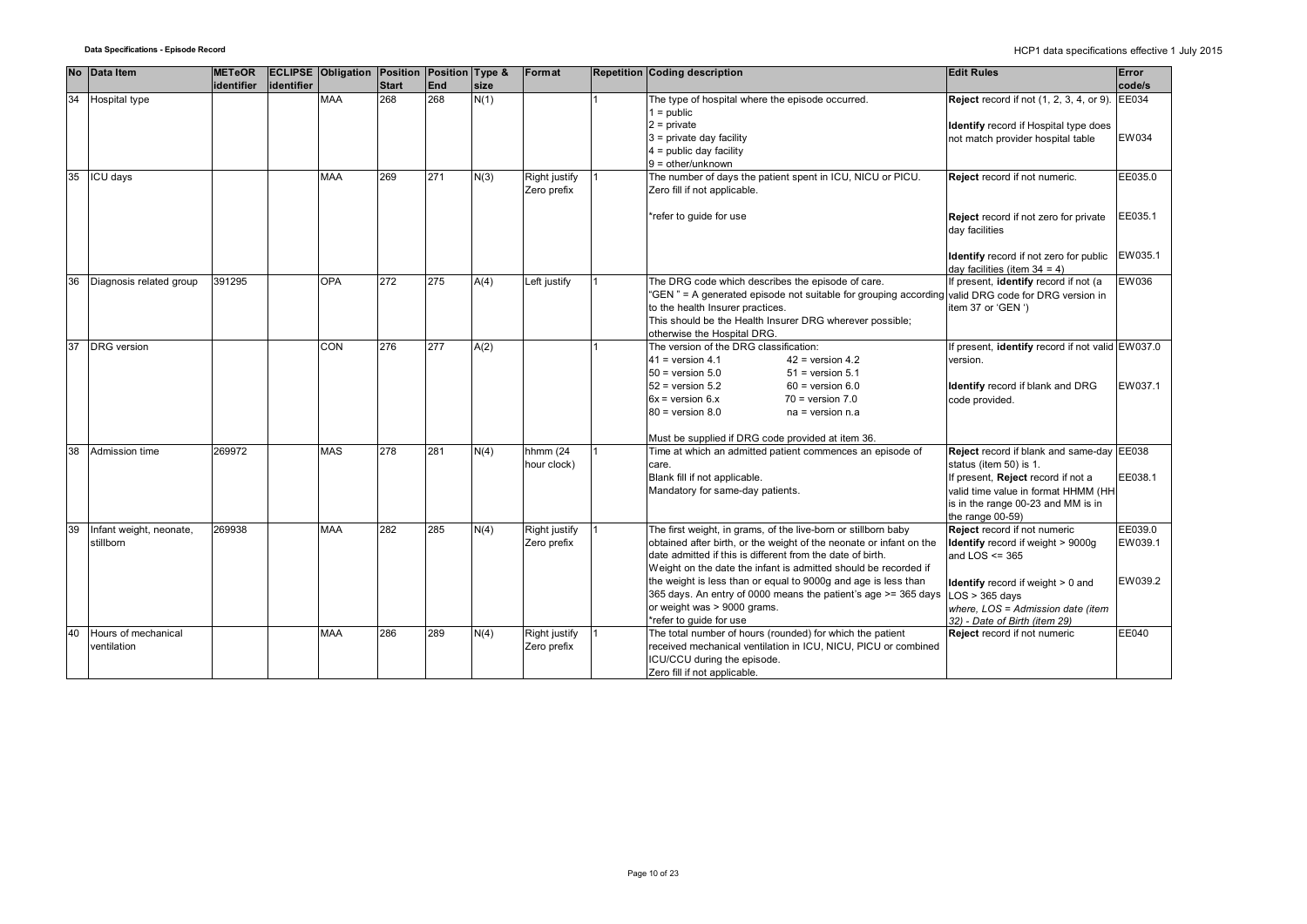|    | No Data Item               | <b>METeOR</b> |            | <b>ECLIPSE Obligation Position Position Type &amp;</b> |              |     |      | Format                                                                                | <b>Edit Rules</b><br><b>Repetition Coding description</b>                                                                                                                                                                                                                                                                                                                                                                                                                                                                                                                                                                                                                                                                                                                                                                                                                                                                                                                                                                                       | Error            |
|----|----------------------------|---------------|------------|--------------------------------------------------------|--------------|-----|------|---------------------------------------------------------------------------------------|-------------------------------------------------------------------------------------------------------------------------------------------------------------------------------------------------------------------------------------------------------------------------------------------------------------------------------------------------------------------------------------------------------------------------------------------------------------------------------------------------------------------------------------------------------------------------------------------------------------------------------------------------------------------------------------------------------------------------------------------------------------------------------------------------------------------------------------------------------------------------------------------------------------------------------------------------------------------------------------------------------------------------------------------------|------------------|
|    |                            | identifier    | identifier |                                                        | <b>Start</b> | End | size |                                                                                       |                                                                                                                                                                                                                                                                                                                                                                                                                                                                                                                                                                                                                                                                                                                                                                                                                                                                                                                                                                                                                                                 | code/s           |
|    | Mode of separation         | 270094        |            | <b>MAA</b>                                             | 290          | 291 | N(2) | Left justify<br>and follow<br>with space<br>(may also<br>submit in old<br>format with | Status at separation of person (discharge/transfer/death) and<br>Reject record if not (01, 02, 03, 04,<br>place to which person is released, as represented by a code.<br>05, 06, 07, 08, 09, 1, 2, 3, 4, 5, 6, 7,<br>1 = discharge/transfer to an(other) acute hospital<br>8 or 9).<br>2 = discharge/transfer to a residential aged care service, unless<br>this is the usual place of residence<br>3 = discharge/transfer to an(other) psychiatric hospital                                                                                                                                                                                                                                                                                                                                                                                                                                                                                                                                                                                   | <b>EE041</b>     |
|    |                            |               |            |                                                        |              |     |      | zero prefix)                                                                          | $4 =$ discharge/transfer to other health care accommodation<br>(includes mothercraft hospitals)<br>5 = statistical discharge-type change<br>6 = left against medical advice/discharge at own risk<br>7 = statistical discharge from leave<br>$8 = died$<br>9 = other (includes discharge to usual residence, own<br>accommodation or welfare institution (includes prisons, hostels                                                                                                                                                                                                                                                                                                                                                                                                                                                                                                                                                                                                                                                             |                  |
|    |                            |               |            |                                                        |              |     |      |                                                                                       | and group homes providing primarily welfare services))                                                                                                                                                                                                                                                                                                                                                                                                                                                                                                                                                                                                                                                                                                                                                                                                                                                                                                                                                                                          |                  |
|    | 42 Separation time         | 270026        |            | <b>MAS</b>                                             | 292          | 295 | N(4) | hhmm (24<br>hour clock)                                                               | Time at which an admitted patient completes an episode of care.<br>Reject record if blank and same-<br>Blank fill if not applicable.<br>day status (item 50) is 1.<br>Conditional item - mandatory for same-day patients<br>If present, Reject record if not a<br>valid time value in format HHMM (HH<br>is in the range 00-23 and MM is in                                                                                                                                                                                                                                                                                                                                                                                                                                                                                                                                                                                                                                                                                                     | EE042<br>EE042.1 |
|    |                            |               |            |                                                        |              |     |      |                                                                                       | the range 00-59)                                                                                                                                                                                                                                                                                                                                                                                                                                                                                                                                                                                                                                                                                                                                                                                                                                                                                                                                                                                                                                |                  |
| 43 | Source of referral         |               |            | <b>MAA</b>                                             | 296          | 296 | N(1) |                                                                                       | <b>Reject</b> record if not (0, 1, 2, 4, 5, 6,<br>The facility from which the patient was referred:<br>$0 = Born$ in hospital<br>7, 8 or 9).<br>1 = Admitted patient transferred from another hospital<br>$2$ = Statistical admission – care type change<br>$4 = from Accident/Energy$<br>5 = from Community Health service;<br>$6 =$ from Outpatients department<br>$7 = from Nursing home$<br>$8 = by outside medical practitioner$<br>$9 = Other$                                                                                                                                                                                                                                                                                                                                                                                                                                                                                                                                                                                            | EE043            |
|    | 44 Care Type               | 270174        |            | <b>MAA</b>                                             | 297          | 299 | N(3) | Left justify<br>two digit<br>codes and<br>follow with a<br>blank space                | The overall nature of a clinical service provided to an admitted<br><b>Reject</b> record if not (10, 20, 21, 22,<br>23, 30, 31, 32, 33, 40, 50, 60, 70,<br>patient during an episode of care (admitted care), or the type of<br>service provided by the hospital for boarders or posthumous<br>80, 90 or 100)<br>organ procurement (other care), as represented by a code.<br>$10 =$ Acute care<br>20 = Rehabilitation care<br>21 = Rehabilitation care delivered in a designated unit<br>22 = Rehabilitation care according to a designated program<br>23 = Rehabilitation care is the principle clinical intent<br>30 = Palliative care<br>31 = Palliative care delivered in a designated unit<br>32 = Palliative care according to a designated program<br>33 = Palliative care is the principle clinical intent<br>40 = Geriatric Evaluation and management<br>50 = Psychogeriatric care<br>60 = Maintenance care<br>70 = Newborn care<br>80 = Other admitted patient care<br>90 = Organ procurement - posthumous<br>100 = Hospital boarder | EE044            |
|    | 45 Total leave days        | 270251        |            | <b>MAA</b>                                             | 300          | 303 | N(4) | Right justify<br>Zero prefix                                                          | Sum of the length of leave (date returned from leave minus date<br>Reject record if not numeric.<br>went on leave) for all periods within the hospital stay.                                                                                                                                                                                                                                                                                                                                                                                                                                                                                                                                                                                                                                                                                                                                                                                                                                                                                    | EE045            |
| 46 | Non-Certified days of stay |               |            | <b>MAO</b>                                             | 304          | 307 | N(4) | Right justify                                                                         | Zero fill if not applicable.<br>The number of days spent in the hospital, without certification,<br>If present, reject record if not                                                                                                                                                                                                                                                                                                                                                                                                                                                                                                                                                                                                                                                                                                                                                                                                                                                                                                            | EE046.0          |
|    |                            |               |            |                                                        |              |     |      | Zero prefix                                                                           | that exceeded 35 days.<br>numeric.<br>Zero fill if not applicable.<br>Reject record if blank and hospital<br>Mandatory for private hospitals and private day facilities.<br>type is (private or private day<br>facility).                                                                                                                                                                                                                                                                                                                                                                                                                                                                                                                                                                                                                                                                                                                                                                                                                       | EE046.1          |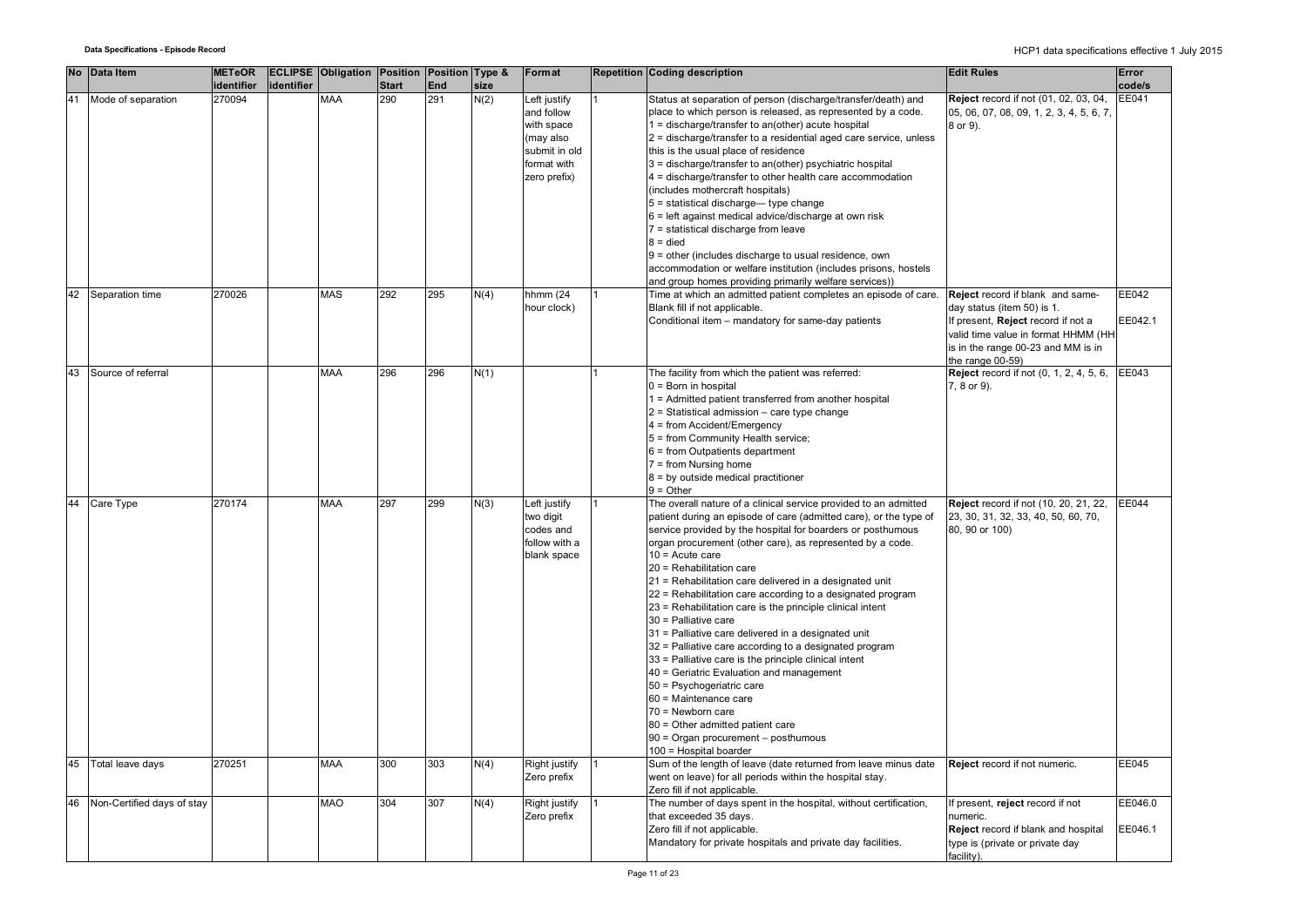|    | No Data Item         | <b>METeOR</b> |            | <b>ECLIPSE Obligation Position Position Type &amp;</b> |              |     |      | Format         |    | <b>Repetition Coding description</b>                                                | <b>Edit Rules</b>                                | Error        |
|----|----------------------|---------------|------------|--------------------------------------------------------|--------------|-----|------|----------------|----|-------------------------------------------------------------------------------------|--------------------------------------------------|--------------|
|    |                      | identifier    | identifier |                                                        | <b>Start</b> | End | size |                |    |                                                                                     |                                                  | code/s       |
| 47 | Principal diagnosis  | 391326        |            | <b>MAA</b>                                             | 308          | 313 | A(6) | <b>NANNNN</b>  |    | Each entry should consist of:                                                       | If present, reject record if not a valid EE047.0 |              |
|    |                      |               |            |                                                        |              |     |      | Left justify   |    | one (1) digit that represents the Condition Onset Flag code                         | ICD-10-AM principal diagnosis code               |              |
|    |                      |               |            |                                                        |              |     |      | Strip hyphen,  |    | five (5) alphanumeric characters that represent the principal                       |                                                  |              |
|    |                      |               |            |                                                        |              |     |      | dots &         |    | diagnosis code                                                                      | <b>Reject</b> record if blank and private        |              |
|    |                      |               |            |                                                        |              |     |      | morphology     |    |                                                                                     | hospital (item $34 = 2$ or 3) or and             | EE047.1      |
|    |                      |               |            |                                                        |              |     |      | codes          |    | Condition Onset Flag - A qualifier for each coded diagnosis to                      | contracted episode (item 5= 'Y' or               |              |
|    |                      |               |            |                                                        |              |     |      |                |    | indicate the onset of the condition relative to the beginning of the                | 'B').                                            |              |
|    |                      |               |            |                                                        |              |     |      |                |    | episode of care, as represented by a code.                                          |                                                  |              |
|    |                      |               |            |                                                        |              |     |      |                |    | 1 = condition with onset during the episode of admitted patient                     | Identify record if blank and public              |              |
|    |                      |               |            |                                                        |              |     |      |                |    | care                                                                                | hospital (item $34 = 1$ or 4) or non-            | <b>EW047</b> |
|    |                      |               |            |                                                        |              |     |      |                |    | $2$ = condition not noted as arising during the episode of admitted                 | contracted episode (item $5 = T$ or              |              |
|    |                      |               |            |                                                        |              |     |      |                |    | patient care                                                                        | 'N').                                            |              |
|    |                      |               |            |                                                        |              |     |      |                |    | $9 = not reported$                                                                  |                                                  |              |
|    |                      |               |            |                                                        |              |     |      |                |    | Note:                                                                               | <b>Identify</b> record if Care Type = $(20, 10)$ |              |
|    |                      |               |            |                                                        |              |     |      |                |    | All patients should report a condition onset flag code of 2 for the                 | 21, 22 or 23) and not Z50N or                    | EW047.1      |
|    |                      |               |            |                                                        |              |     |      |                |    | principal diagnosis, with the exception of newborns. Newborns in                    | Z50NN (where $N = 0$ to 9).                      |              |
|    |                      |               |            |                                                        |              |     |      |                |    | their admitted birth episode within the hospital may report a                       |                                                  |              |
|    |                      |               |            |                                                        |              |     |      |                |    | condition onset flag code of 1 or 2 for the principal diagnosis.                    | <b>Identify</b> record if Care Type = 60         |              |
|    |                      |               |            |                                                        |              |     |      |                |    | Newborn episodes can be identified by ICD-10-AM Code Z38.x in                       | and not Z742 or Z75N or Z75NN                    | EW047.2      |
|    |                      |               |            |                                                        |              |     |      |                |    | the principal or additional diagnosis code field.                                   | (where $N = 0$ to 9).                            |              |
|    |                      |               |            |                                                        |              |     |      |                |    | Principal Diagnosis - The diagnosis established after study to be                   |                                                  |              |
|    |                      |               |            |                                                        |              |     |      |                |    | chiefly responsible for occasioning an episode of admitted patient                  | Identify record if condition onset               | EW047.3      |
|    |                      |               |            |                                                        |              |     |      |                |    | care, an episode of residential care or an attendance at the                        | flag = 1 and not Z38N or Z38NN                   |              |
|    |                      |               |            |                                                        |              |     |      |                |    | health care establishment, as represented by a code.                                | (where $N = 0$ to 9).                            |              |
|    |                      |               |            |                                                        |              |     |      |                |    | The principal diagnosis should be reported in the most current                      |                                                  |              |
|    |                      |               |            |                                                        |              |     |      |                |    | version of ICD-10-AM and selected according to the National                         |                                                  |              |
|    |                      |               |            |                                                        |              |     |      |                |    | Coding Standards.                                                                   |                                                  |              |
|    |                      |               |            |                                                        |              |     |      |                |    |                                                                                     |                                                  |              |
| 48 | Additional diagnosis | 391322        |            | <b>MAA</b>                                             | 314          | 607 | A(6) | <b>NANNNN</b>  | 49 | Each entry should consist of:                                                       | Reject record if not (a valid ICD-10- EE048      |              |
|    |                      |               |            |                                                        |              |     |      | Left justify   |    | one (1) digit that represents the Condition Onset Flag code                         | AM code or blank).                               |              |
|    |                      |               |            |                                                        |              |     |      | Strip hyphen,  |    | five (5) alphanumeric characters that represent the additional                      |                                                  |              |
|    |                      |               |            |                                                        |              |     |      | dots &         |    | diagnosis code                                                                      | Identify record if the same as                   | EW048        |
|    |                      |               |            |                                                        |              |     |      | morphology     |    |                                                                                     | 'Principal Diagnosis Code'                       |              |
|    |                      |               |            |                                                        |              |     |      | codes          |    | Condition Onset Flag - A qualifier for each coded diagnosis to                      |                                                  |              |
|    |                      |               |            |                                                        |              |     |      |                |    | indicate the onset of the condition relative to the beginning of the                |                                                  |              |
|    |                      |               |            |                                                        |              |     |      |                |    | episode of care, as represented by a code.                                          |                                                  |              |
|    |                      |               |            |                                                        |              |     |      |                |    | $1 =$ condition with onset during the episode of admitted patient                   |                                                  |              |
|    |                      |               |            |                                                        |              |     |      |                |    | care                                                                                |                                                  |              |
|    |                      |               |            |                                                        |              |     |      |                |    | $2$ = condition not noted as arising during the episode of admitted<br>patient care |                                                  |              |
|    |                      |               |            |                                                        |              |     |      |                |    | $9 = not reported$                                                                  |                                                  |              |
|    |                      |               |            |                                                        |              |     |      |                |    |                                                                                     |                                                  |              |
|    |                      |               |            |                                                        |              |     |      |                |    | Additional diagnosis - A condition or complaint either coexisting                   |                                                  |              |
|    |                      |               |            |                                                        |              |     |      |                |    | with the principal diagnosis or arising during the episode of                       |                                                  |              |
|    |                      |               |            |                                                        |              |     |      |                |    | admitted patient care, episode of residential care or attendance                    |                                                  |              |
|    |                      |               |            |                                                        |              |     |      |                |    | at a health care establishment, as represented by a code.                           |                                                  |              |
|    |                      |               |            |                                                        |              |     |      |                |    | Blank means no additional diagnosis codes (or not 49                                |                                                  |              |
|    |                      |               |            |                                                        |              |     |      |                |    | repetitions).                                                                       |                                                  |              |
| 49 | Procedure            | 391349        |            | <b>MAA</b>                                             | 608          | 957 | A(7) | <b>NNNNNNN</b> | 50 | A clinical intervention represented by a code that:                                 | Reject record if not (a valid ICD-10-            | EE049        |
|    |                      |               |            |                                                        |              |     |      | Left justify   |    | is surgical in nature, and/or                                                       | AM code or blank)                                |              |
|    |                      |               |            |                                                        |              |     |      | Strip hyphen   |    | carries a procedural risk, and/or                                                   |                                                  |              |
|    |                      |               |            |                                                        |              |     |      |                |    | carries an anaesthetic risk, and/or                                                 |                                                  |              |
|    |                      |               |            |                                                        |              |     |      |                |    | requires specialised training, and/or                                               |                                                  |              |
|    |                      |               |            |                                                        |              |     |      |                |    | requires special facilities or equipment only available in an acute                 |                                                  |              |
|    |                      |               |            |                                                        |              |     |      |                |    | care setting.                                                                       |                                                  |              |
|    |                      |               |            |                                                        |              |     |      |                |    | Blank means no ICD-10-AM procedure codes (or not 50                                 |                                                  |              |
|    |                      |               |            |                                                        |              |     |      |                |    | repetitions)                                                                        |                                                  |              |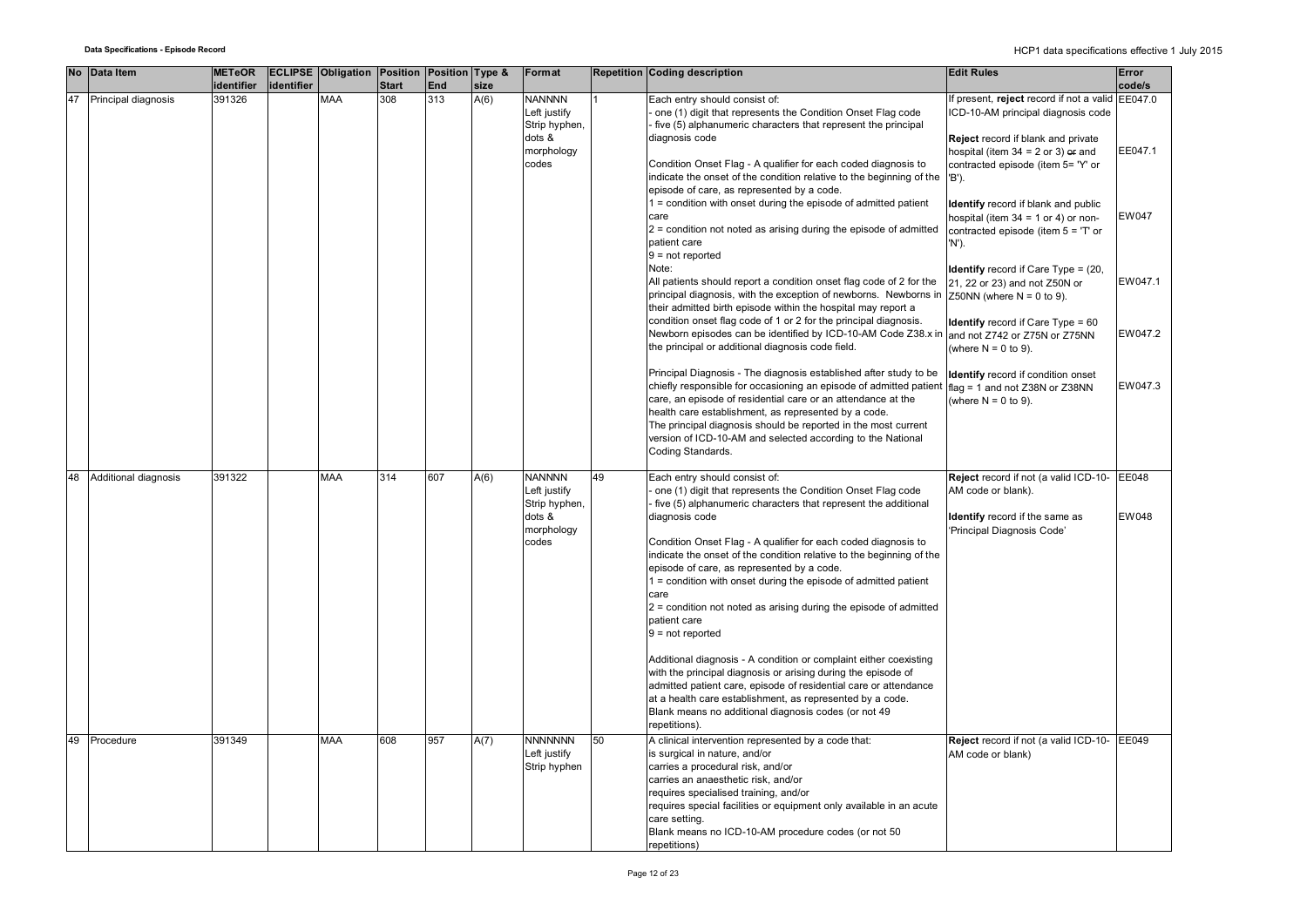|    |    | No Data Item                                   | <b>METeOR</b> |            | <b>ECLIPSE Obligation Position Position Type &amp;</b> |              |      |       | Format                                  |   | Repetition Coding description                                                                                                                                                                                                                                                                                                                                                                                                                                                                                                                                           | <b>Edit Rules</b>                                                                                                                                                                                                                                              | Error                 |
|----|----|------------------------------------------------|---------------|------------|--------------------------------------------------------|--------------|------|-------|-----------------------------------------|---|-------------------------------------------------------------------------------------------------------------------------------------------------------------------------------------------------------------------------------------------------------------------------------------------------------------------------------------------------------------------------------------------------------------------------------------------------------------------------------------------------------------------------------------------------------------------------|----------------------------------------------------------------------------------------------------------------------------------------------------------------------------------------------------------------------------------------------------------------|-----------------------|
|    |    |                                                | identifier    | identifier |                                                        | <b>Start</b> | End  | size  |                                         |   |                                                                                                                                                                                                                                                                                                                                                                                                                                                                                                                                                                         |                                                                                                                                                                                                                                                                | code/s                |
| 50 |    | Same-day status                                |               |            | <b>MAA</b>                                             | 958          | 958  | N(1)  |                                         |   | An indicator of whether the patient was admitted to the facility for $\left $ Reject record if not (0, 1 or 2).<br>an overnight stay.<br>$0$ = patient with a valid arrangement allowing for overnight stay for<br>procedure normally performed on a same-day basis.<br>$1 = same-day patient$ ;<br>2 = overnight patient (other than type 0 above)                                                                                                                                                                                                                     |                                                                                                                                                                                                                                                                | EE050                 |
| 51 |    | Principal MBS item<br>number                   |               |            | <b>MAO</b>                                             | 959          | 972  | A(14) | Left justify                            |   | A valid Medical Benefits Schedule item according to the relevant<br>MBS Schedule valid for the MBS date (Item 52).<br>Blank means there was no applicable MBS or a public hospital.<br>refer to quide for use.                                                                                                                                                                                                                                                                                                                                                          | If present, reject record if not a valid EE051<br>MBS item from the relevant MBS<br>Schedule valid for the service date<br>(Item $52$ )                                                                                                                        |                       |
| 52 |    | Principal Item Date                            |               |            | <b>MAO</b>                                             | 973          | 980  | A(8)  | DDMMYYYY 1                              |   | The date on which;<br>i) the principal MBS item (item 51) was carried out,<br>ii) (if item 51 is blank), the first Miscellaneous Service Code (item<br>68) was carried out.<br>Conditional item - Mandatory for private hospitals and private day<br>facilities where principal MBS (item 51) is populated.                                                                                                                                                                                                                                                             | If present, reject record if not in<br>format DDMMYYYY.<br>Reject record if date is before<br>admission date or after discharge<br>date<br>Reject record if blank and item 51 is EE052.2<br>populated and hospital type is<br>private or private day facility. | EE052.0<br>EE052.1    |
| 53 |    | Minutes of operating<br>theatre time           | 270350        |            | <b>MAO</b>                                             | 981          | 984  | N(4)  | Right justify<br>Zero prefix<br>minutes |   | Total time, in minutes, spent by a patient in operating theatres<br>during current episode of hospitalisation.<br>Should be populated if surgical ADA code provided in<br>Miscellaneous Service Code field (item 68).<br>Must be filled with 0000 if no time spent in operating theatre.<br>Blank means there was no applicable MBS Item or a public<br>hospital.<br>*refer to quide for use<br>Conditional item - Mandatory for private hospitals and private day<br>facilities where principal MBS (item 51) or Miscellaneous Service<br>Code (item 68) is populated. | If present, reject record if not<br>numeric.<br>Identify record if blank and hospital EW053<br>type is private or private day facility<br>and item 51 or item 68 is populated.                                                                                 | EE053                 |
| 54 |    | Secondary MBS item<br>numbers                  |               |            | <b>MAO</b>                                             | 985          | 1110 | A(14) | Left justify                            | 9 | Additional MBS item numbers are all MBS items performed in<br>theatre/procedure room/ angiography suite, which are not the<br>principal MBS.<br>Blank means that there was no additional item or code (or not 9<br>repetitions).                                                                                                                                                                                                                                                                                                                                        | f present, reject record if not (a<br>valid MBS item number from the<br>relevant MBS Schedule(s) current<br>during the episode)                                                                                                                                | EE054                 |
|    | 55 | Number of days of<br>hospital-in-the-home care | 270305        |            | <b>MAO</b>                                             | 1111         | 1114 | N(4)  | Right justify<br>Zero prefix            |   | The number of hospital-in-the-home days occurring within an<br>episode of care for an admitted patient.<br>Calculate with reference to the date of admission, date of<br>separation, leave days and any date(s) of change between<br>hospital and hospital-in-the-home accommodation.<br>Zero fill if not applicable.<br>refer to definitions.                                                                                                                                                                                                                          | Reject record if not numeric.<br><b>Identify</b> if item not $=$ (HITH<br>Completed date - HITH<br>Commencement Date)                                                                                                                                          | <b>EE055</b><br>EW055 |
|    | 56 | Total psychiatric care<br>days                 | 270300        |            | <b>MAA</b>                                             | 1115         | 1119 | N(5)  | Right justify<br>Zero prefix            |   | The sum of the number of days or part days of stay that the<br>person received care as an admitted patient or resident within a<br>designated psychiatric unit, minus the sum of leave days<br>occurring during the stay within the designated unit.<br>Zero fill if not applicable.                                                                                                                                                                                                                                                                                    | Reject record if not numeric.                                                                                                                                                                                                                                  | EE056                 |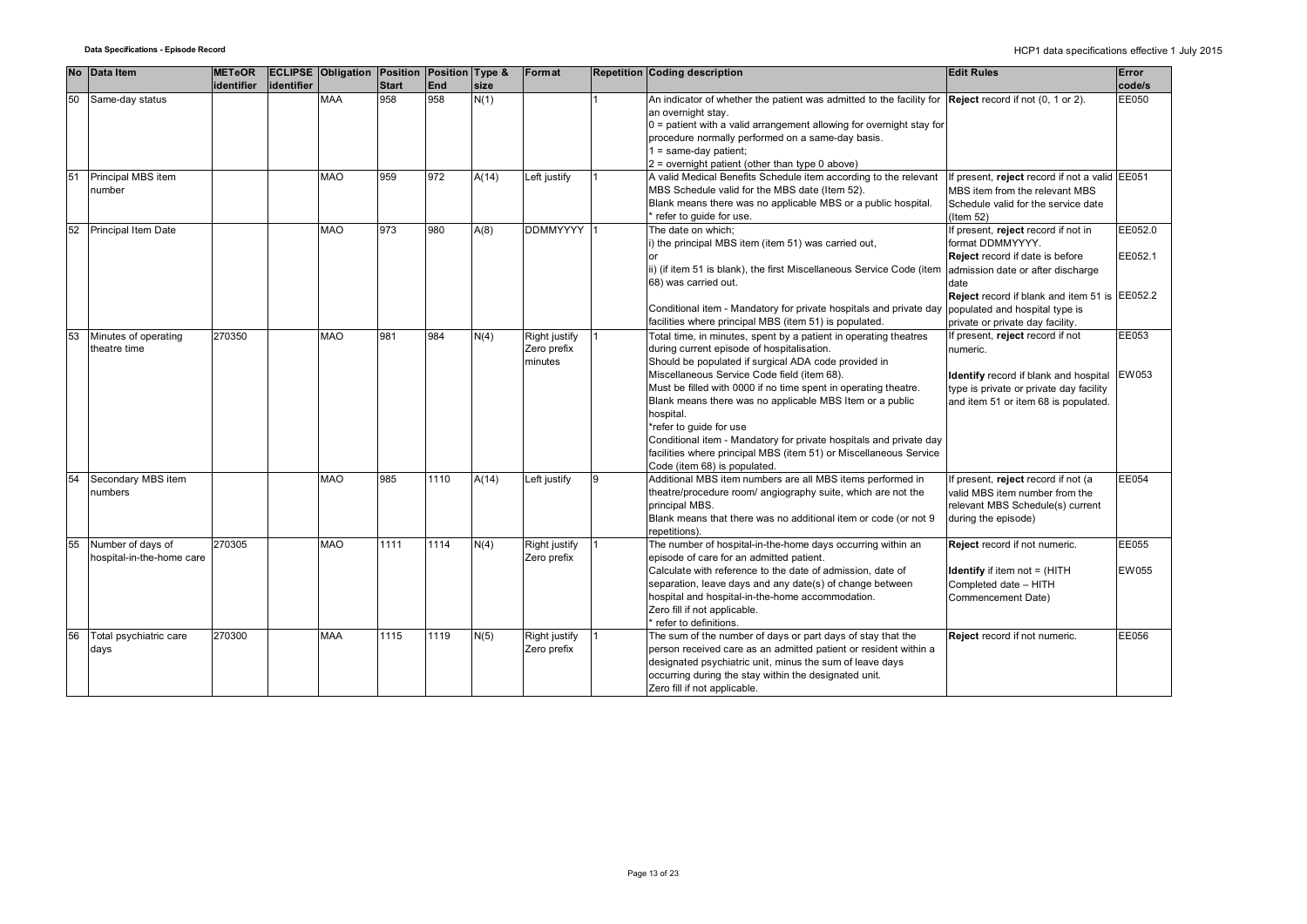|    | No Data Item                         | <b>METeOR</b><br>identifier | identifier | ECLIPSE Obligation Position Position Type & | <b>Start</b> | End  | size | Format                       | <b>Repetition Coding description</b>                                                                                                                                                                                                                                                                                                                                                                                                                                                                                                                                                                                                                                                                                                        | <b>Edit Rules</b>                                                                                                                                                                                                  | Error<br>code/s    |
|----|--------------------------------------|-----------------------------|------------|---------------------------------------------|--------------|------|------|------------------------------|---------------------------------------------------------------------------------------------------------------------------------------------------------------------------------------------------------------------------------------------------------------------------------------------------------------------------------------------------------------------------------------------------------------------------------------------------------------------------------------------------------------------------------------------------------------------------------------------------------------------------------------------------------------------------------------------------------------------------------------------|--------------------------------------------------------------------------------------------------------------------------------------------------------------------------------------------------------------------|--------------------|
| 57 | Mental health legal status 270351    |                             |            | <b>MAO</b>                                  | 1120         | 1120 | N(1) |                              | Whether a person is treated on an involuntary basis under the<br>relevant state or territory mental health legislation, at any time<br>during an episode of admitted patient care, an episode of<br>residential care or treatment of a patient/client by a community<br>based service during a reporting period, as represented by a<br>code.<br>Involuntary patients are persons who are detained in hospital or<br>compulsorily treated in the community under mental health<br>legislation for the purpose of assessment or provision of<br>appropriate treatment or care.<br>$1 =$ Involuntary patient<br>$2$ = Voluntary patient<br>3 = Not permitted to be reported under the laws of a State or<br>Territory<br>$8 = Not applicable$ | If present, reject record if not (1, 2,<br>3, or 8).<br>Reject record if blank and hospital<br>type is (private or private day facility)<br>(item $34 = 2$ or 3).                                                  | EE057.0<br>EE057.1 |
| 58 | <b>ICU</b> hours                     |                             |            | OPA                                         | 1121         | 1124 | N(4) | Right justify<br>Zero prefix | The number of hours spent by the patient in an ICU, NICU or<br>PICU.<br>Zero fill if not applicable.<br>*refer to guide for use                                                                                                                                                                                                                                                                                                                                                                                                                                                                                                                                                                                                             | If present, reject record if not<br>numeric.                                                                                                                                                                       | EE058              |
| 59 | Urgency of admission                 | 269986                      |            | <b>MAA</b>                                  | 1125         | 1125 | N(1) |                              | Whether the admission has an urgency status assigned and, if<br>so, whether admission occurred on an emergency basis, as<br>represented by a code.<br>1 = Urgency status assigned - Emergency<br>2 = Urgency status assigned - Elective<br>3 = Urgency status not assigned<br>9 = Not known/not reported                                                                                                                                                                                                                                                                                                                                                                                                                                    | Reject record if not (1, 2, 3 or 9)                                                                                                                                                                                | EE059              |
| 60 | Inter-hospital contracted<br>patient | 270409                      |            | <b>MAO</b>                                  | 1126         | 1126 | N(1) |                              | An episode of care for an admitted patient whose treatment<br>and/or care is provided under an arrangement between a hospital 3 or 9).<br>purchaser of hospital care (contracting hospital) and a provider of<br>an admitted service (contracted hospital), and for which the<br>activity is recorded by both hospitals, as represented by a code.<br>1 = Inter-Hospital contracted patient from public sector;<br>2 = Inter-Hospital contracted patient from private sector<br>$3$ = Not contracted<br>$9 = Not reported$                                                                                                                                                                                                                  | If present, reject record if not (1, 2,<br>Reject record if blank and hospital<br>type is (private or private day<br>facility).                                                                                    | EE060.0<br>EE060.1 |
| 61 | Palliative care Status               |                             |            | <b>MAO</b>                                  | 1127         | 1127 | N(1) |                              | An indication of whether the episode involved palliative care:<br>1 = patient required palliative care during episode<br>2 = no palliative care required during episode<br>Mandatory for private hospitals & private day facilities.<br>This item is required because some States do not statistically<br>discharge to palliative care.<br>refer to guide for use.                                                                                                                                                                                                                                                                                                                                                                          | If present, identify record if not (1 or EW061.0<br>$2)$ .<br><b>Identify</b> record if blank and hospital EW061.1<br>type is (private or private day<br>facility).<br>If present, reject record if not<br>numeric | EE061.2            |
| 62 | Re-admission within 28<br>days       |                             |            | <b>MAA</b>                                  | 1128         | 1128 | N(1) |                              | An indicator of the re-admission of a patient to hospital within 28<br>days of previous discharge for treatment of a similar or related<br>condition.<br>1 = Unplanned re-admission and patient previously treated in this<br>hospital<br>2 = Unplanned re-admission and patient previously treated in<br>another hospital<br>3 = Planned re-admission from this or another hospital<br>8 = Not applicable/not known<br>Note: do not include transfers from another hospital as re-<br>admissions                                                                                                                                                                                                                                           | Reject record if not (1,2,3 or 8)                                                                                                                                                                                  | EE062              |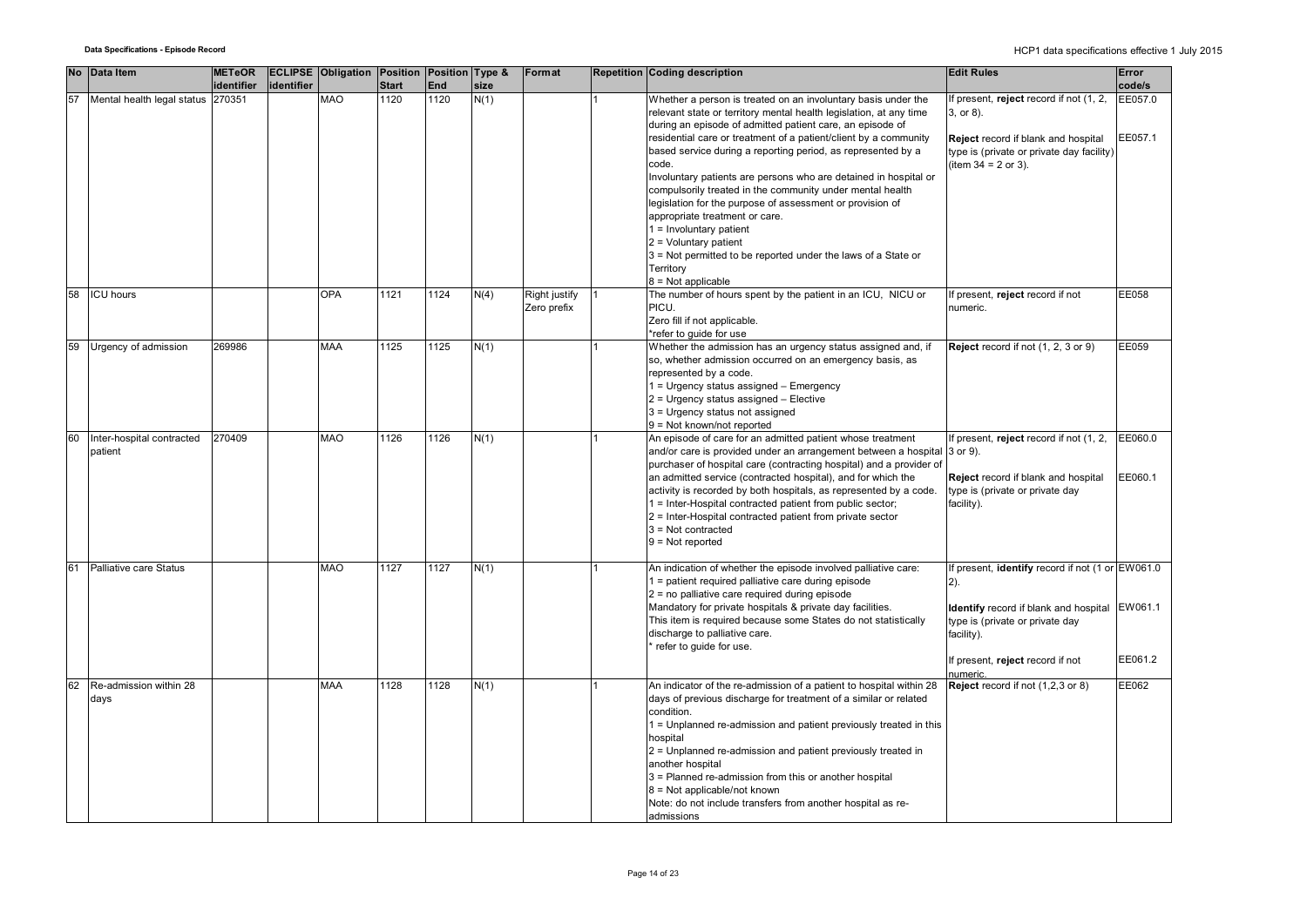|    | No Data Item                              | <b>METeOR</b> |            | <b>ECLIPSE Obligation Position</b> |              | Position Type & |       | Format                          |                 | <b>Repetition Coding description</b>                                                                                         | <b>Edit Rules</b>                                              | Error   |
|----|-------------------------------------------|---------------|------------|------------------------------------|--------------|-----------------|-------|---------------------------------|-----------------|------------------------------------------------------------------------------------------------------------------------------|----------------------------------------------------------------|---------|
|    |                                           | identifier    | identifier |                                    | <b>Start</b> | End             | size  |                                 |                 |                                                                                                                              |                                                                | code/s  |
| 63 | Unplanned theatre visit                   |               |            | <b>MAA</b>                         | 1129         | 1129            | N(1)  |                                 |                 | An indicator of whether the patient required a theatre visit which                                                           | Reject record if not (1 or 2)                                  | EE063   |
|    | during episode                            |               |            |                                    |              |                 |       |                                 |                 | was not anticipated or planned at the time of admission:                                                                     |                                                                |         |
|    |                                           |               |            |                                    |              |                 |       |                                 |                 | $1 =$ Unplanned theatre visit                                                                                                |                                                                |         |
|    |                                           |               |            |                                    |              |                 |       |                                 |                 | $2 = No$ unplanned theatre visit                                                                                             |                                                                |         |
| 64 | Provider number of<br>hospital from which |               |            | <b>MAA</b>                         | 1130         | 1137            | A(8)  | <b>NNNNNNNA</b>                 |                 | The Commonwealth-issued hospital provider number for the                                                                     | Reject record if Source of referral                            | EE064   |
|    | transferred                               |               |            |                                    |              |                 |       | (uppercase)                     |                 | hospital from which a patient has been transferred (Provider<br>number required only when HCP item number 43 is reported as: | (item 43) is 1 and item 64 is not (a                           |         |
|    |                                           |               |            |                                    |              |                 |       |                                 |                 | 1- Admitted patient transferred from another hospital)                                                                       | valid 8 character Commonwealth<br>provider number or OVERSEAS) |         |
|    |                                           |               |            |                                    |              |                 |       |                                 |                 | Blank fill if no hospital transfer.                                                                                          | Reject record if Source of referral                            |         |
|    |                                           |               |            |                                    |              |                 |       |                                 |                 | Overseas hospitals to be coded as OVERSEAS                                                                                   | (item 43) is not 1 and item 64 is not                          | EE064.1 |
|    |                                           |               |            |                                    |              |                 |       |                                 |                 |                                                                                                                              | blank                                                          |         |
| 65 | Provider number of                        |               |            | <b>MAA</b>                         | 1138         | 1145            | A(8)  | NNNNNNNA                        |                 | The Commonwealth hospital provider number for the hospital to                                                                | Reject record if Mode of separation                            | EE065   |
|    | hospital to which                         |               |            |                                    |              |                 |       | (uppercase)                     |                 | which a patient has been transferred.                                                                                        | (item 41) is 1 or 3 and item 65 is not                         |         |
|    | transferred                               |               |            |                                    |              |                 |       |                                 |                 | Blank fill if no hospital transfer (Provider number required only                                                            | (a valid 8 character Commonwealth                              |         |
|    |                                           |               |            |                                    |              |                 |       |                                 |                 | when HCP item number 41 is reported as:                                                                                      | provider number or OVERSEAS)                                   |         |
|    |                                           |               |            |                                    |              |                 |       |                                 |                 | 1 = Discharge/transfer to an(other) acute hospital, or                                                                       |                                                                |         |
|    |                                           |               |            |                                    |              |                 |       |                                 |                 | 3 = Discharge/transfer to a(nother) psychiatric hospital or                                                                  | Reject record if Mode of separation                            |         |
|    |                                           |               |            |                                    |              |                 |       |                                 |                 | 4 = Discharge/transfer to another health care accommodation                                                                  | (item 41) is 2, 5, 6, 7, 8 or 9 and                            | EE065.1 |
|    |                                           |               |            |                                    |              |                 |       |                                 |                 | (includes mothercraft hospitals))                                                                                            | item 65 is not blank.                                          |         |
|    |                                           |               |            |                                    |              |                 |       |                                 |                 | Overseas hospitals to be coded as OVERSEAS                                                                                   |                                                                |         |
| 66 | Discharge intention on                    |               |            | OPA                                | 1146         | 1146            | N(1)  |                                 |                 | The intended mode of separation at time of admission:                                                                        | f present, reject record if not (1, 2,                         | EE066   |
|    | admission                                 |               |            |                                    |              |                 |       |                                 |                 | 1 = Discharge to an(other) acute hospital                                                                                    | 3, 4, 5, 8 or 9)                                               |         |
|    |                                           |               |            |                                    |              |                 |       |                                 |                 | $2$ = Discharge to a nursing home                                                                                            |                                                                |         |
|    |                                           |               |            |                                    |              |                 |       |                                 |                 | 3 = Discharge to a psychiatric hospital                                                                                      |                                                                |         |
|    |                                           |               |            |                                    |              |                 |       |                                 |                 | 4 = Discharge to palliative care unit/hospice                                                                                |                                                                |         |
|    |                                           |               |            |                                    |              |                 |       |                                 |                 | 5 = Discharge to other health care accommodation                                                                             |                                                                |         |
|    |                                           |               |            |                                    |              |                 |       |                                 |                 | $8 = To pass away$                                                                                                           |                                                                |         |
|    |                                           |               |            |                                    |              |                 |       |                                 |                 | $9$ = Discharge to usual residence                                                                                           |                                                                |         |
| 67 | Person Identifier                         |               |            | <b>MAA</b>                         | 1147         | 1167            | A(21) | Left justify                    |                 | This is an Insurer-specific person identifier, unique within an                                                              | Reject record if blank                                         | EE067   |
|    |                                           |               |            |                                    |              |                 |       |                                 |                 | establishment or agency, regardless of any change in<br>membership.                                                          |                                                                |         |
| 68 | Miscellaneous Service                     |               |            | <b>MAO</b>                         | 1168         | 1277            | A(11) | Left justify                    | 10 <sup>1</sup> | Any miscellaneous service codes (i.e. non MBS items or                                                                       |                                                                |         |
|    | Codes                                     |               |            |                                    |              |                 |       |                                 |                 | Australian Dental Association codes) used for billing.                                                                       |                                                                |         |
|    |                                           |               |            |                                    |              |                 |       |                                 |                 | Up to 10 codes may be entered.                                                                                               |                                                                |         |
|    |                                           |               |            |                                    |              |                 |       |                                 |                 | Blank means that there were no miscellaneous service codes or                                                                |                                                                |         |
|    |                                           |               |            |                                    |              |                 |       |                                 |                 | not 10 repetitions.                                                                                                          |                                                                |         |
| 69 | Hospital-in-the-home care                 |               |            | <b>MAA</b>                         | 1278         | 1286            | N(9)  | Right justify                   |                 | The gross charge raised for hospital-in-the-home care service                                                                | f present, reject record if not                                | EE069   |
|    | Charges                                   |               |            |                                    |              |                 |       | Zero prefix                     |                 | (include ex-gratia and HITH patient portion charges).                                                                        | numeric                                                        |         |
|    |                                           |               |            |                                    |              |                 |       | <b>\$\$\$\$\$\$\$cc</b>         |                 | Zero fill if no amount charged.                                                                                              |                                                                |         |
|    |                                           |               |            |                                    |              |                 |       | (omit decimal                   |                 | Blank means this charge was not separately identified but                                                                    |                                                                |         |
|    |                                           |               |            |                                    |              |                 |       | point)                          |                 | charged under another item.                                                                                                  |                                                                |         |
| 70 | Hospital-in-the-home care                 |               |            | <b>MAA</b>                         | 1287         | 1295            | N(9)  | Right justify                   |                 | The gross benefits paid for hospital-in-the-home care service                                                                | f present, reject record if not                                | EE070   |
|    | <b>Benefits</b>                           |               |            |                                    |              |                 |       | Zero prefix                     |                 | (include ex-gratia HITH benefits).                                                                                           | numeric                                                        |         |
|    |                                           |               |            |                                    |              |                 |       | \$\$\$\$\$\$\$cc                |                 | Blank means this benefit was not separately identified but paid                                                              |                                                                |         |
|    |                                           |               |            |                                    |              |                 |       | (omit decimal                   |                 | under another item.                                                                                                          |                                                                |         |
|    |                                           |               |            |                                    |              |                 |       | point)                          |                 | Zero fill if no amount paid.                                                                                                 |                                                                |         |
| 71 | Special Care Nursery                      |               |            | <b>MAA</b>                         | 1296         | 1304            | N(9)  | Right justify                   |                 | The gross charges raised for SCN (include ex-gratia and patient                                                              | If present, reject record if not                               | EE071   |
|    | Charges                                   |               |            |                                    |              |                 |       | Zero prefix                     |                 | portion SCN charges, exclude NICU charges).                                                                                  | numeric                                                        |         |
|    |                                           |               |            |                                    |              |                 |       | \$\$\$\$\$\$\$cc                |                 | Zero fill if no amount charged.                                                                                              |                                                                |         |
|    |                                           |               |            |                                    |              |                 |       | (omit decimal                   |                 | Blank means this charge was not separately identified but                                                                    |                                                                |         |
|    |                                           |               |            |                                    |              |                 |       | point)                          |                 | charged under another item.                                                                                                  |                                                                |         |
|    |                                           |               |            |                                    |              |                 |       |                                 |                 | *refer to guide for use.                                                                                                     |                                                                |         |
| 72 | Special Care Nursery                      |               |            | <b>MAA</b>                         | 1305         | 1313            | N(9)  | Right justify                   |                 | The gross benefit paid for SCN (include ex-gratia SCN benefits,                                                              | f present, reject record if not                                | EE072   |
|    | <b>Benefits</b>                           |               |            |                                    |              |                 |       | Zero prefix<br>\$\$\$\$\$\$\$cc |                 | exclude NICU benefits).                                                                                                      | numeric                                                        |         |
|    |                                           |               |            |                                    |              |                 |       | (omit decimal                   |                 | Zero fill if no amount paid.<br>Blank means this benefit was not separately identified but paid                              |                                                                |         |
|    |                                           |               |            |                                    |              |                 |       | point)                          |                 | under another item.                                                                                                          |                                                                |         |
|    |                                           |               |            |                                    |              |                 |       |                                 |                 | *refer to guide for use.                                                                                                     |                                                                |         |
|    |                                           |               |            |                                    |              |                 |       |                                 |                 |                                                                                                                              |                                                                |         |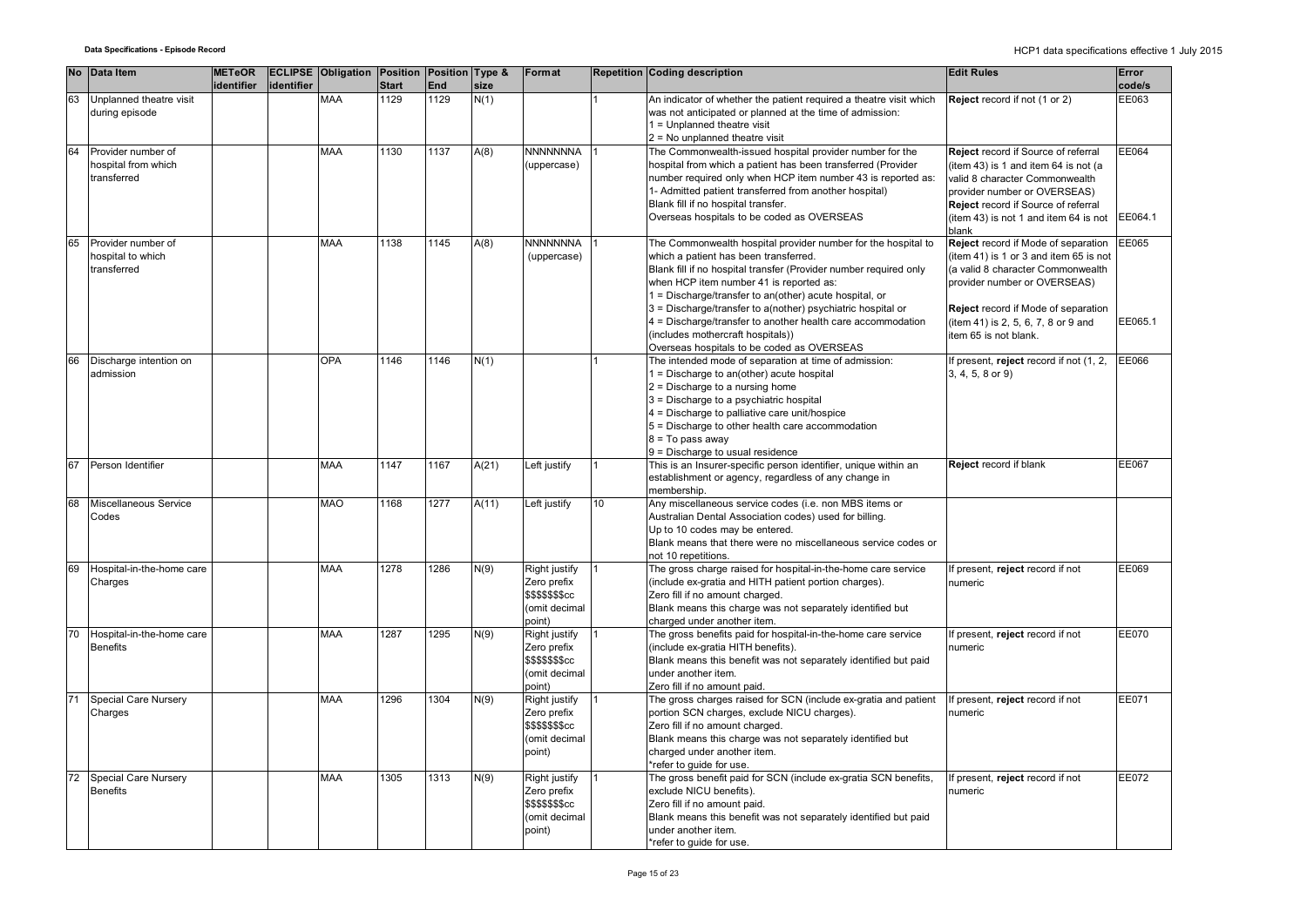|    | No Data Item                                       | <b>METeOR</b> |            | <b>ECLIPSE Obligation Position Position Type &amp;</b> |              |            |      | Format                                                                             | <b>Repetition Coding description</b>                                                                                                                                                                                                               | <b>Edit Rules</b>                                                                                                                                                                                     | Error                              |
|----|----------------------------------------------------|---------------|------------|--------------------------------------------------------|--------------|------------|------|------------------------------------------------------------------------------------|----------------------------------------------------------------------------------------------------------------------------------------------------------------------------------------------------------------------------------------------------|-------------------------------------------------------------------------------------------------------------------------------------------------------------------------------------------------------|------------------------------------|
|    |                                                    | identifier    | identifier |                                                        | <b>Start</b> | <b>End</b> | size |                                                                                    |                                                                                                                                                                                                                                                    |                                                                                                                                                                                                       | code/s                             |
| 73 | Coronary Care Unit<br>Charges                      |               |            | <b>MAA</b>                                             | 1314         | 1322       | N(9) | Right justify<br>Zero prefix<br><b>\$\$\$\$\$\$\$cc</b><br>(omit decimal<br>point) | The gross charge raised for CCU (include ex-gratia and patient<br>portion CCU charges).<br>Zero fill if no amount charged.<br>Blank means this charge was not separately identified but<br>charged under another item.<br>*refer to quide for use. | If present, reject record if not<br>numeric                                                                                                                                                           | EE073                              |
| 74 | Coronary Care Unit<br><b>Benefits</b>              |               |            | MAA                                                    | 1323         | 1331       | N(9) | Right justify<br>Zero prefix<br>\$\$\$\$\$\$\$cc<br>(omit decimal<br>point)        | The gross benefit paid for CCU (include ex-gratia CCU benefits)<br>Zero fill if no amount paid.<br>Blank means this benefit was not separately identified but paid<br>under another item.<br>*refer to quide for use.                              | If present, reject record if not<br>numeric                                                                                                                                                           | EE074                              |
| 75 | Special Care Nursery<br>Hours                      |               |            | OPA                                                    | 1332         | 1335       | N(4) | Right justify<br>Zero prefix                                                       | The number of hours the patient spent in a SCN.<br>Zero fill if not applicable.<br>*refer to guide for use.                                                                                                                                        | If present, reject record if not<br>numeric.                                                                                                                                                          | <b>EE075</b>                       |
| 76 | Coronary Care Unit Hours                           |               |            | OPA                                                    | 1336         | 1339       | N(4) | Right justify<br>Zero prefix                                                       | The number of hours the patient spent in a CCU.<br>Zero fill if not applicable.<br>*refer to quide for use.                                                                                                                                        | If present, reject record if not<br>numeric.                                                                                                                                                          | <b>EE076</b>                       |
| 77 | Special Care Nursery<br>Days                       |               |            | MAO                                                    | 1340         | 1342       | N(3) | Right justify<br>Zero prefix                                                       | The number of days the patient spent in a SCN.<br>Zero fill if not applicable.<br>*refer to guide for use.                                                                                                                                         | Reject record if not numeric.<br>Reject if not zero for day facilities<br>(private or public)                                                                                                         | EE077.0<br>EE077.1                 |
| 78 | Coronary Care Unit Days                            |               |            | <b>MAO</b>                                             | 1343         | 1345       | N(3) | Right justify<br>Zero prefix                                                       | The number of days the patient spent in a CCU.<br>Zero fill if not applicable.<br>*refer to guide for use                                                                                                                                          | Reject record if not numeric.<br><b>Reject</b> if not zero for day facilities<br>(private or public)                                                                                                  | EE078.0<br>EE078.1                 |
|    | Number of Qualified Days 270033<br>for Newborns    |               |            | <b>MAA</b>                                             | 1346         | 1350       | N(5) | Right justify<br>Zero prefix                                                       | The number of qualified newborn days occurring within a newbor<br>episode of care.<br>Zero fill if not applicable.<br>Refer to guide for use.                                                                                                      | Reject record if not numeric<br>Identify record if >0000 and (Care<br>Type not Newborn Care)                                                                                                          | <b>EE079</b><br><b>EW079</b>       |
| 80 | Hospital-in-the-home care<br>Commencement Date     |               |            | CON                                                    | 1351         | 1358       | A(8) | <b>DDMMYYYY</b>                                                                    | Date on which an admitted patient commences an episode of<br>hospital-in-the-home care services.<br>Blank fill if not applicable.<br>Conditional item, must be provided if HITH charges (item 69) > 0.                                             | Reject record if HITH benefits or<br>charges $> 0$ (items 69 and 70) and<br>item is blank, or if not in format<br><b>DDMMYYYY</b><br>Reject record if commencement<br>date > HITH completed date      | EE080.0<br>EE080.1                 |
| 81 | Hospital-in-the-home care<br><b>Completed Date</b> |               |            | <b>CON</b>                                             | 1359         | 1366       | A(8) | <b>DDMMYYYY</b>                                                                    | Date on which an admitted patient completes an episode of<br>hospital-in-the-home care services.<br>Blank fill if not applicable.<br>Conditional item, must be provided if HITH charges (item 69) > 0                                              | Reject record if HITH benefits or<br>charges $> 0$ (items 69 and 70) and<br>item is blank, or if not in format<br><b>DDMMYYYY</b><br>Reject record if HITH completed<br>date < HITH commencement date | EE081.0<br>EE081.1                 |
| 82 | <b>Palliative Care Days</b>                        |               |            | <b>MAO</b>                                             | 1367         | 1370       | N(4) | Right justify<br>Zero prefix                                                       | The number of days a patient received palliative care during an<br>episode.<br>Where the entire episode is Palliative, provide the total length of<br>stay in days.<br>Zero fill if not applicable.<br>*refer to guide for use                     | Reject record if not numeric.<br>Reject if blank and hospital type is<br>private or private day facility<br>Identify record if 0 and Palliative<br>Care Status (item 61) =1                           | EE082.0<br>EE082.1<br><b>EW082</b> |

**Total record length = 1371 characters; record type of 'E' followed by 1370 character record**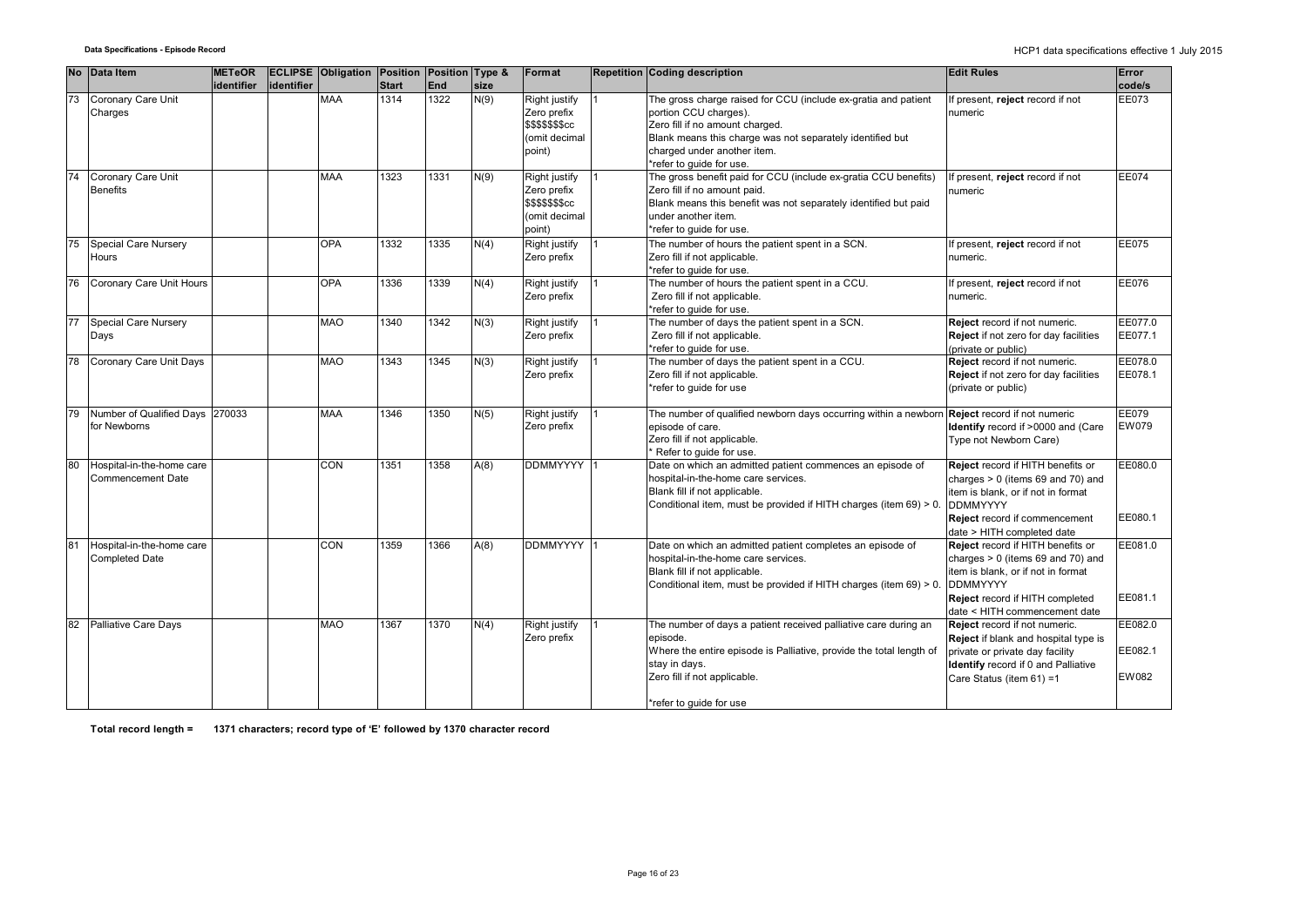|               | <b>EDIT RULES</b>                                                                         | <b>ERROR CODE/S</b> |
|---------------|-------------------------------------------------------------------------------------------|---------------------|
| <b>Extras</b> | Reject record if Separation date (Item 32) does not equal Admission date (Item 33)        | <b>IFF201</b>       |
|               | where Same-day Status (Item 50) = 1 (reject if Separation date = Admission date and       |                     |
|               | Same-Day Status not equal to 1)                                                           |                     |
|               | Identify record if Total benefits exceed Total charges                                    | <b>EW202</b>        |
|               | Reject record if ICU charge but no ICU days recorded.                                     | <b>IEE203</b>       |
|               | Identify record if prosthesis charge but no Theatre or Bundled charge or Hospital-in-the- | <b>EW204</b>        |
|               | home care charge (and hospital type is private or private day facility).                  |                     |
|               | Identify record if therapeutic Principal MBS present but no Principal Procedure           | <b>EW205</b>        |
|               | Identify record if accommodation charge exceeds \$2,000 x Length Of Stay (LOS)            | <b>EW206</b>        |
|               | Identify record if ICU charge >\$8,000 per day                                            | <b>EW207</b>        |
|               | Reject record if no charges reported (total charge=0)                                     | <b>IEE208</b>       |
|               | <b>Reject</b> record if no benefits reported (total benefit =0)                           | <b>IEE209</b>       |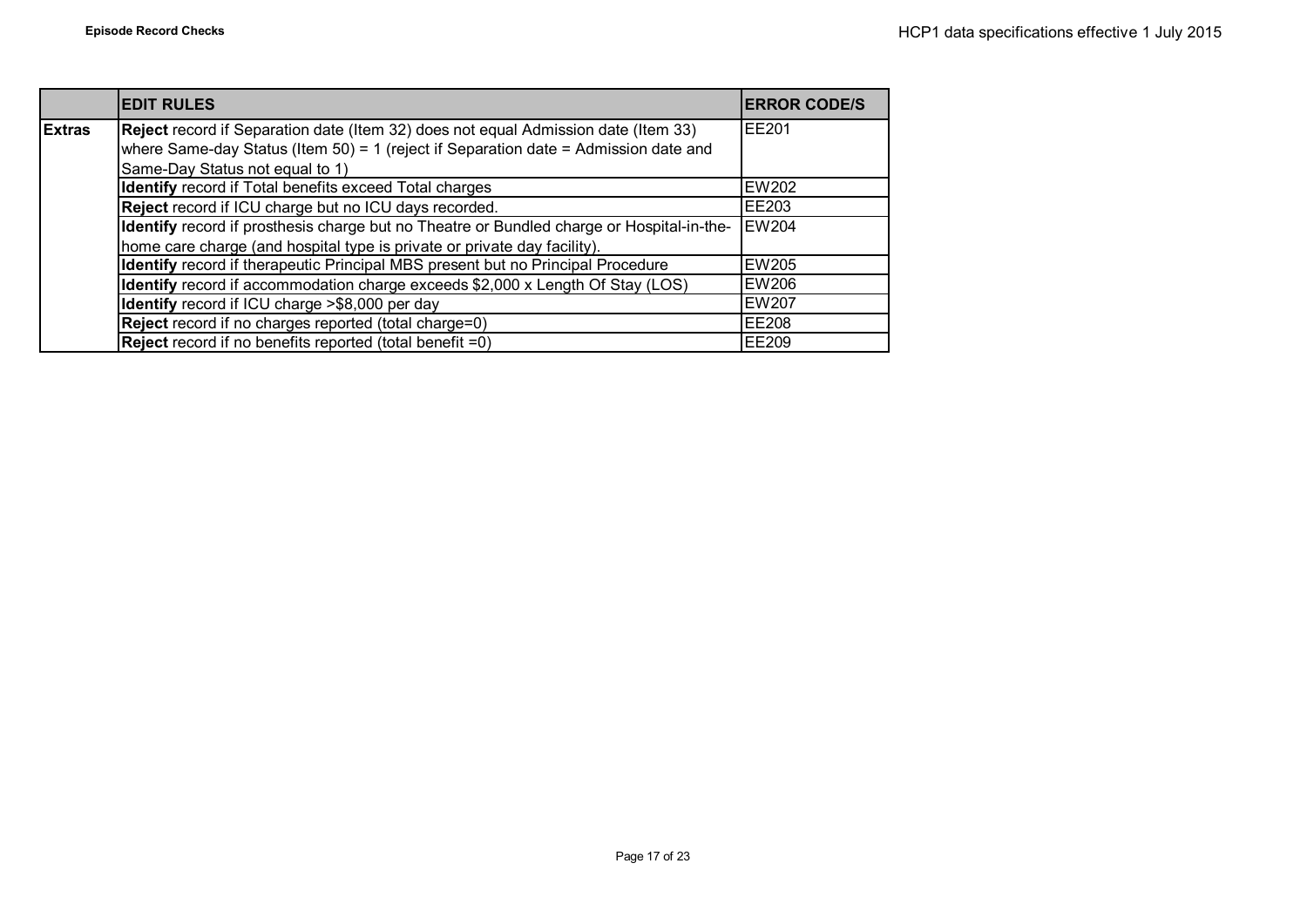| <b>No</b>      | Data Item                      | <b>METeOR</b><br>identifier | <b>ECLIPSE</b><br>lidentifier | Obligation | Position<br><b>Start</b> | Position Type &<br><b>End</b> | size  | Format                                                                             | <b>Repetition Coding description</b>                                                                                                                                                                                                                                                                                                           | <b>Edit Rules</b>                                                                                                                                   | Error<br>code/s    |
|----------------|--------------------------------|-----------------------------|-------------------------------|------------|--------------------------|-------------------------------|-------|------------------------------------------------------------------------------------|------------------------------------------------------------------------------------------------------------------------------------------------------------------------------------------------------------------------------------------------------------------------------------------------------------------------------------------------|-----------------------------------------------------------------------------------------------------------------------------------------------------|--------------------|
|                | Insurer identifier             |                             |                               | <b>MAA</b> |                          |                               | A(3)  | Left justify                                                                       | Insurer identifier selected from the list of registered private health<br>insurers.                                                                                                                                                                                                                                                            | <b>Reject</b> record if not same as Source<br>Identifier value in FILE HEADER item                                                                  | ME001.1            |
| $\overline{2}$ | Link Identifier                |                             |                               | <b>MAA</b> | $\overline{4}$           | 27                            | A(24) | Left justify                                                                       | A unique identifier of an episode that links data items from this<br>medical record to the associated episode (and/or prosthetic or AN-<br>SNAP records).                                                                                                                                                                                      | Reject record if blank.                                                                                                                             | <b>ME002</b>       |
| 3              | MBS item                       |                             |                               | <b>MAA</b> | 28                       | 41                            | A(14) | Left justify                                                                       | The MBS item billed by the medical provider.<br>The MBS schedule is available from MBS Online at<br>"http://www.health.gov.au/internet/mbsonline/<br>publishing.nsf/Content/Medicare-Benefits-Schedule-MBS-1".                                                                                                                                 | <b>Reject</b> record if not a valid MBS item<br>according to the relevant MBS<br>Schedule valid at the MBS date of<br>service (Data Item number 7). | <b>ME003</b>       |
| $\overline{4}$ | Item charge                    |                             |                               | <b>MAA</b> | 42                       | 50                            | N(9)  | Right justify<br>Zero prefix<br><b>\$\$\$\$\$\$\$cc</b><br>(omit decimal<br>point) | The amount the patient was billed for the MBS item identified in data <b>Reject</b> record if not numeric or if<br>item 3.<br>Zero fill if no amount charged.                                                                                                                                                                                  | negative.<br>Identify record Item charge less than<br>MBS Benefit. A five cent tolerance<br>applied to accommodate rounding.                        | ME004.0<br>MW004.1 |
| 5              | <b>MBS</b> benefit             |                             |                               | <b>MAA</b> | 51                       | 59                            | N(9)  | Right justify<br>Zero prefix<br>\$\$\$\$\$\$\$cc<br>(omit decimal<br>point)        | The amount paid to the patient as the Medicare entitlement.<br>Zero fill if no amount paid.                                                                                                                                                                                                                                                    | Reject record if not numeric.                                                                                                                       | ME005.0            |
| 6              | Insurer benefit                |                             |                               | <b>MAA</b> | 60                       | 68                            | N(9)  | Right justify<br>Zero prefix<br><b>\$\$\$\$\$\$\$cc</b><br>(omit decimal<br>point) | The amount (excluding Medicare benefit) paid by the Insurer.<br>Zero fill if no amount paid.                                                                                                                                                                                                                                                   | Reject record if not numeric.<br>Reject record if > (Item charge - MBS ME006.1<br>benefit). A 5cent tolerance applied for<br>rounding purposes.     | ME006.0            |
|                | MBS date of service            |                             |                               | <b>MAA</b> | 69                       | 76                            | A(8)  | <b>DDMMYYYY</b>                                                                    | Date the MBS item number identified in Data Item 3 was performed. Reject record if not in format                                                                                                                                                                                                                                               | <b>DDMMYYYY</b>                                                                                                                                     | <b>ME007</b>       |
| 8              | Medical Payment Type           |                             |                               | <b>MAA</b> | 77                       | 77                            | N(1)  |                                                                                    | An indicator of the medical payment type.<br>= Agreement with an individual provider (No- gap agreement)<br>2 = Agreement with a hospital (No-gap agreement)<br>3 = Gap Cover Scheme (No-gap agreement)<br>4 = Gap Cover Scheme (Known-gap agreement)<br>5 = MBS schedule fee charged<br>6 = No gap cover scheme, charge over MBS schedule fee | <b>Reject</b> record if not (1, 2, 3, 4, 5 or 6). ME008                                                                                             |                    |
| 9              | Gap Cover Scheme<br>Identifier |                             |                               | <b>OPA</b> | 78                       | 82                            | A(5)  | Blank Fill.                                                                        | Blank fill. Gap cover schemes are not applicable. This field has been<br>retained as a placeholder to minimise system format changes for<br>insurers.                                                                                                                                                                                          |                                                                                                                                                     |                    |
| 10             | <b>MBS</b> Fee                 |                             |                               | <b>MAA</b> | 83                       | 91                            | N(9)  | Right justify<br>Zero prefix<br><b>\$\$\$\$\$\$\$cc</b><br>(omit decimal<br>point) | The MBS or derived fee for the item.                                                                                                                                                                                                                                                                                                           | Reject record if not numeric                                                                                                                        | ME010.0            |

**Total record length = 92 characters; record type of 'M' followed by 91 character record**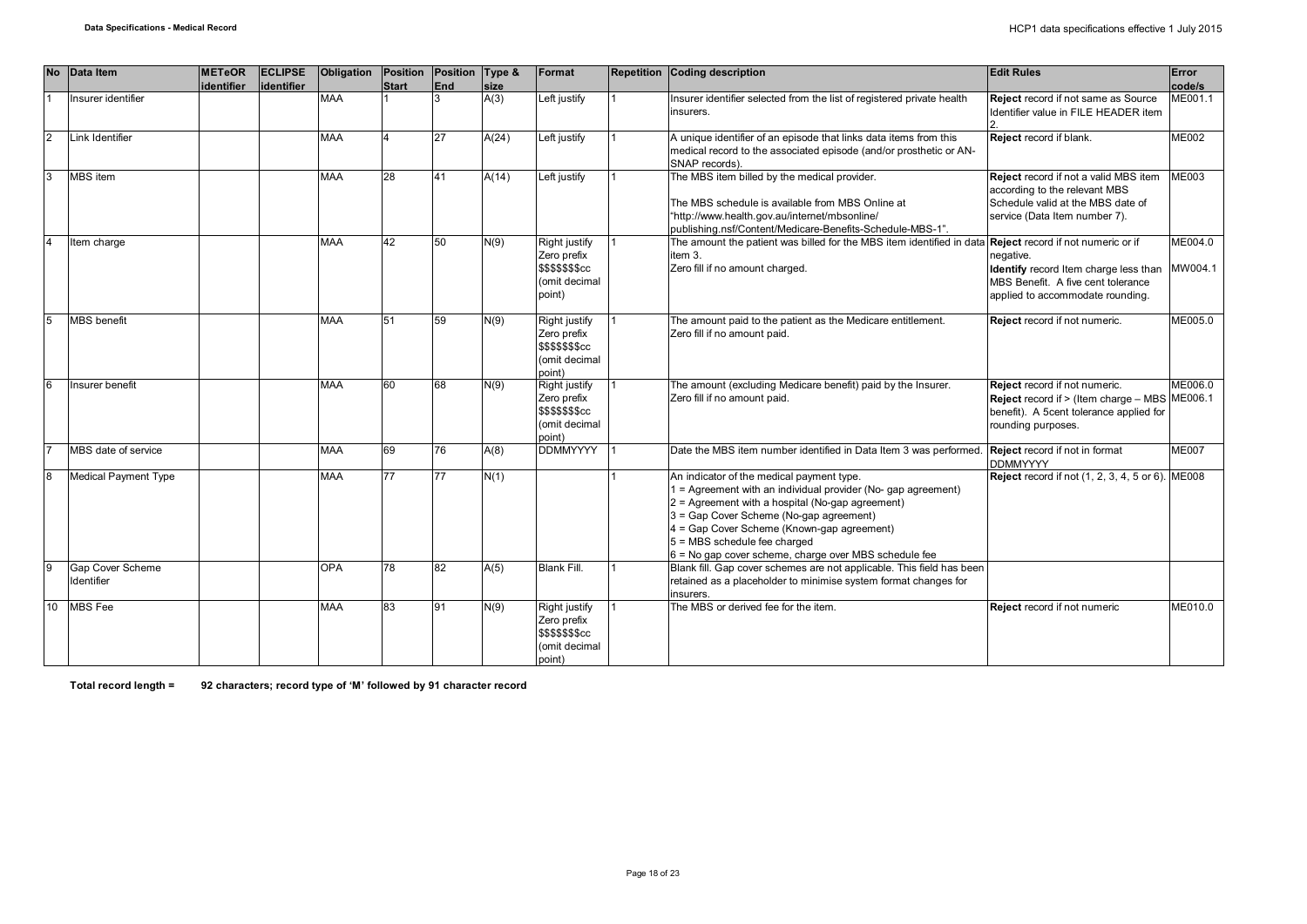| <b>No</b> | Data Item                              | <b>METeOR</b><br>identifier | <b>ECLIPSE</b><br>lidentifier | Obligation Position Position Type & | <b>Start</b> | <b>End</b> | size  | Format                                                                                    | <b>Repetition Coding description</b>                                                                                                                                                                                                                                                                            | <b>Edit Rules</b>                                                                                                                                                                                                                                                                                                                                                                                                                                                                                                                                                                                                                                                                                                                | Error<br>code/s                           |
|-----------|----------------------------------------|-----------------------------|-------------------------------|-------------------------------------|--------------|------------|-------|-------------------------------------------------------------------------------------------|-----------------------------------------------------------------------------------------------------------------------------------------------------------------------------------------------------------------------------------------------------------------------------------------------------------------|----------------------------------------------------------------------------------------------------------------------------------------------------------------------------------------------------------------------------------------------------------------------------------------------------------------------------------------------------------------------------------------------------------------------------------------------------------------------------------------------------------------------------------------------------------------------------------------------------------------------------------------------------------------------------------------------------------------------------------|-------------------------------------------|
|           | Insurer Identifier                     |                             |                               | <b>MAA</b>                          |              |            | A(3)  | Left justify                                                                              | Insurer identifier selected from the list of registered private health<br>insurers.                                                                                                                                                                                                                             | Reject record if not same as Source PE001.1<br>Identifier value in FILE HEADER<br>item 2.                                                                                                                                                                                                                                                                                                                                                                                                                                                                                                                                                                                                                                        |                                           |
| 2         | Link Identifier                        |                             |                               | <b>MAA</b>                          |              | 27         | A(24) | Left justify                                                                              | A unique identifier of an episode that links data items from this<br>prosthetic record to the associated episode (and/or medical or<br>AN-SNAP records).                                                                                                                                                        | Reject record if blank                                                                                                                                                                                                                                                                                                                                                                                                                                                                                                                                                                                                                                                                                                           | <b>PE002</b>                              |
| lз        | Prosthetic Item                        |                             |                               | <b>MAA</b>                          | 28           | 32         | A(5)  | Right justify<br>Zero prefix                                                              | The billing codes are contained in the most relevant version (ie,<br>the one covering the date(s) of the admitted patient record) of the<br>prosthesis list. The relevant prosthesis list can be found at<br>www.health.gov.au/internet/main/publishing.nsf/content/health-<br>privatehealth-prostheseslist.htm | Identify record if not (a valid<br>Commonwealth prosthesis code or<br>"EXGRA").                                                                                                                                                                                                                                                                                                                                                                                                                                                                                                                                                                                                                                                  | <b>PW003</b>                              |
| I۵        | Number of Items                        |                             |                               | <b>MAA</b>                          | 33           | 35         | N(3)  | Right justify                                                                             | If ex-gratia prosthetic item (see user guide), report as "EXGRA".<br>Number of prosthetic items listed in data item 3. Zero prefix.                                                                                                                                                                             | Reject record if not >0                                                                                                                                                                                                                                                                                                                                                                                                                                                                                                                                                                                                                                                                                                          | <b>PE004</b>                              |
|           |                                        |                             |                               |                                     |              |            |       | Zero prefix                                                                               |                                                                                                                                                                                                                                                                                                                 | warnings for public hospitals                                                                                                                                                                                                                                                                                                                                                                                                                                                                                                                                                                                                                                                                                                    | PW004*                                    |
|           |                                        |                             |                               |                                     |              |            |       |                                                                                           |                                                                                                                                                                                                                                                                                                                 | Reject record if not numeric.                                                                                                                                                                                                                                                                                                                                                                                                                                                                                                                                                                                                                                                                                                    | PE004.1                                   |
| 15        | <b>Total Prosthetic Item</b><br>Charge |                             |                               | <b>MAA</b>                          | 36           | 44         | N(9)  | <b>Right justify</b><br>Zero prefix<br><b>\$\$\$\$\$\$\$cc</b><br>(omit decimal<br>point) | The total charge for the prosthesis item (include cents but omit<br>decimal point).<br>Use leading zeros to fully fill the item.<br>If provided, and identified, as 'ex gratia' in data item 3, then<br>charge should be included.                                                                              | Reject record if negative.<br>Reject record if not numeric.<br>Identify record if the total charge is<br>greater than the prosthesis schedule<br>minimum benefit multiplied by the<br>number of items, but only for items<br>with a blank maximum benefit (allow<br>a 5 cent tolerance). Ignore where<br>prosthetic item is "EXGRA" or not a<br>valid prosthesis item.<br>Identify record if the total charge is<br>greater than the prosthesis schedule PW005.2<br>maximum benefit multiplied by the<br>number of items, but only for items<br>with a value for maximum benefit<br>(allow a 5 cent tolerance). Ignore<br>where prosthetic item is "EXGRA" or<br>not a valid prosthesis item.<br>* warnings for public hospitals | PE005.0<br>PW005.0*<br>PE005.1<br>PW005.1 |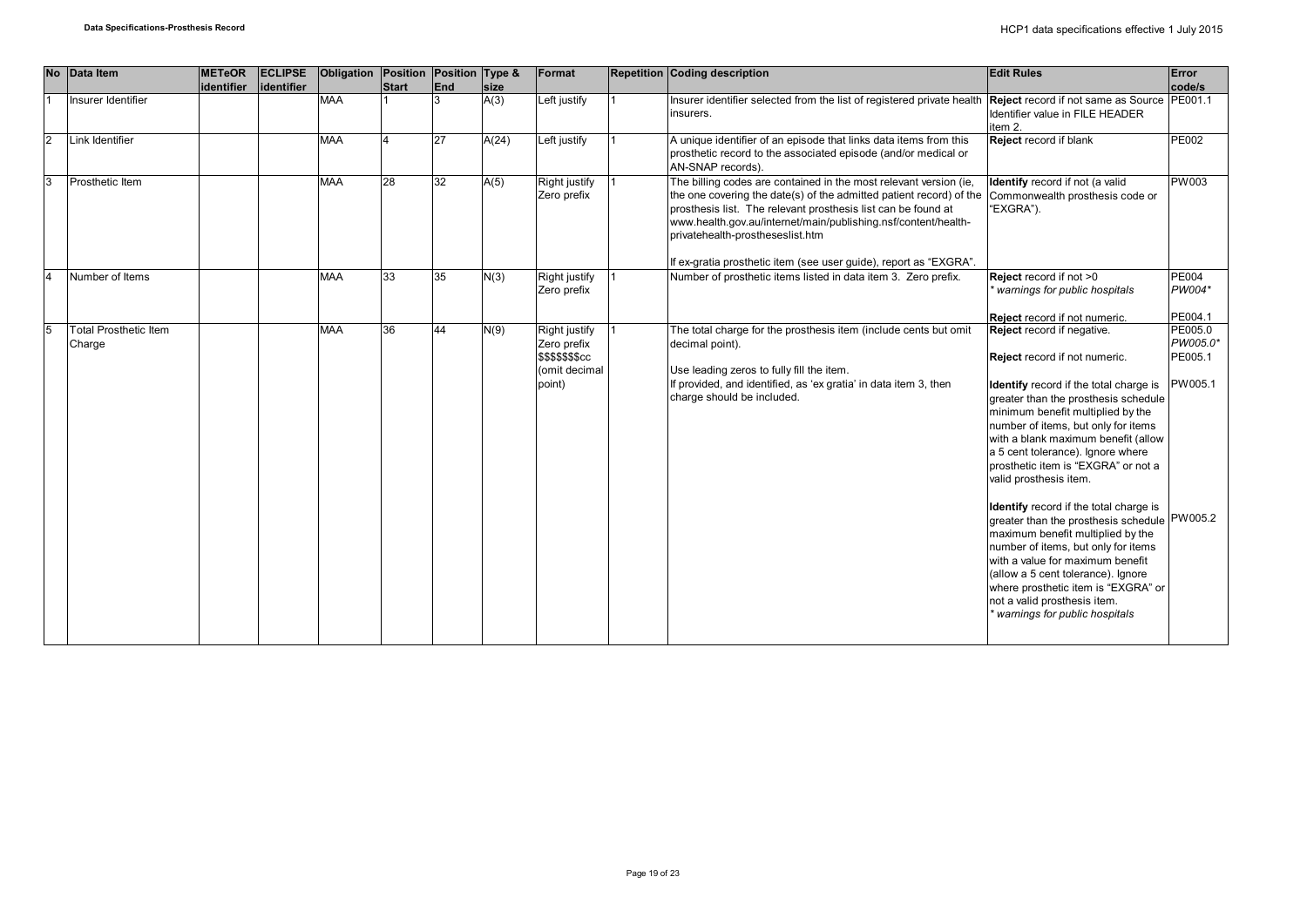|   | No Data Item                 | <b>METeOR</b> | <b>ECLIPSE</b> | Obligation | Position | Position Type & |             | Format                                 | <b>Repetition Coding description</b>                              | <b>Edit Rules</b>                                                         | Error    |
|---|------------------------------|---------------|----------------|------------|----------|-----------------|-------------|----------------------------------------|-------------------------------------------------------------------|---------------------------------------------------------------------------|----------|
|   |                              | lidentifier   | lidentifier    |            | Start    | <b>End</b>      | <b>size</b> |                                        |                                                                   |                                                                           | code/s   |
| 6 | <b>Total Prosthetic Item</b> |               |                | <b>MAA</b> | 45       | 53              | N(9)        | <b>Right justify</b>                   | The total benefit for the prosthesis item (include cents but omit | Reject record if negative.                                                | PE006.0  |
|   | <b>Benefit</b>               |               |                |            |          |                 |             | Zero prefix<br><b>\$\$\$\$\$\$\$cc</b> | decimal points).                                                  | warnings for public hospitals                                             | PW006.0* |
|   |                              |               |                |            |          |                 |             | (omit decimal                          | Use leading zeros to fully fill the item.                         |                                                                           | PW006.1  |
|   |                              |               |                |            |          |                 |             | point)                                 | Zero fill if no amount paid.                                      | Identify record if greater than total<br>charge (allow 5 cent tolerance). |          |
|   |                              |               |                |            |          |                 |             |                                        |                                                                   |                                                                           |          |
|   |                              |               |                |            |          |                 |             |                                        |                                                                   | Identify record if the benefit is not                                     | PW006.2  |
|   |                              |               |                |            |          |                 |             |                                        |                                                                   | equal to charge and the maximum                                           |          |
|   |                              |               |                |            |          |                 |             |                                        |                                                                   | benefit on the relevant edition of the                                    |          |
|   |                              |               |                |            |          |                 |             |                                        |                                                                   | prosthesis schedule is blank (allow a                                     |          |
|   |                              |               |                |            |          |                 |             |                                        |                                                                   | 5 cent tolerance). Ignore where                                           |          |
|   |                              |               |                |            |          |                 |             |                                        |                                                                   | prosthetic item is "EXGRA" or not a                                       |          |
|   |                              |               |                |            |          |                 |             |                                        |                                                                   | valid prosthesis item.                                                    |          |
|   |                              |               |                |            |          |                 |             |                                        |                                                                   |                                                                           |          |
|   |                              |               |                |            |          |                 |             |                                        |                                                                   | <b>Identify</b> record if the benefit is less                             | PW006.3  |
|   |                              |               |                |            |          |                 |             |                                        |                                                                   | than the prosthesis schedule                                              |          |
|   |                              |               |                |            |          |                 |             |                                        |                                                                   | minimum benefit multiplied by the                                         |          |
|   |                              |               |                |            |          |                 |             |                                        |                                                                   | number of items or greater than the<br>prosthesis schedule maximum        |          |
|   |                              |               |                |            |          |                 |             |                                        |                                                                   | benefit multiplied by the number of                                       |          |
|   |                              |               |                |            |          |                 |             |                                        |                                                                   | items, but only for items with a value                                    |          |
|   |                              |               |                |            |          |                 |             |                                        |                                                                   | for maximum benefit (allow a 5 cent                                       |          |
|   |                              |               |                |            |          |                 |             |                                        |                                                                   | tolerance). Ignore where prosthetic                                       |          |
|   |                              |               |                |            |          |                 |             |                                        |                                                                   | item is "EXGRA" or not a valid                                            |          |
|   |                              |               |                |            |          |                 |             |                                        |                                                                   | prosthesis item.                                                          |          |
|   |                              |               |                |            |          |                 |             |                                        |                                                                   |                                                                           |          |
|   |                              |               |                |            |          |                 |             |                                        |                                                                   | Poiect record if not numeric                                              | PE006.4  |

**Total record length = 54 characters; record type of 'P' followed by 53 character record**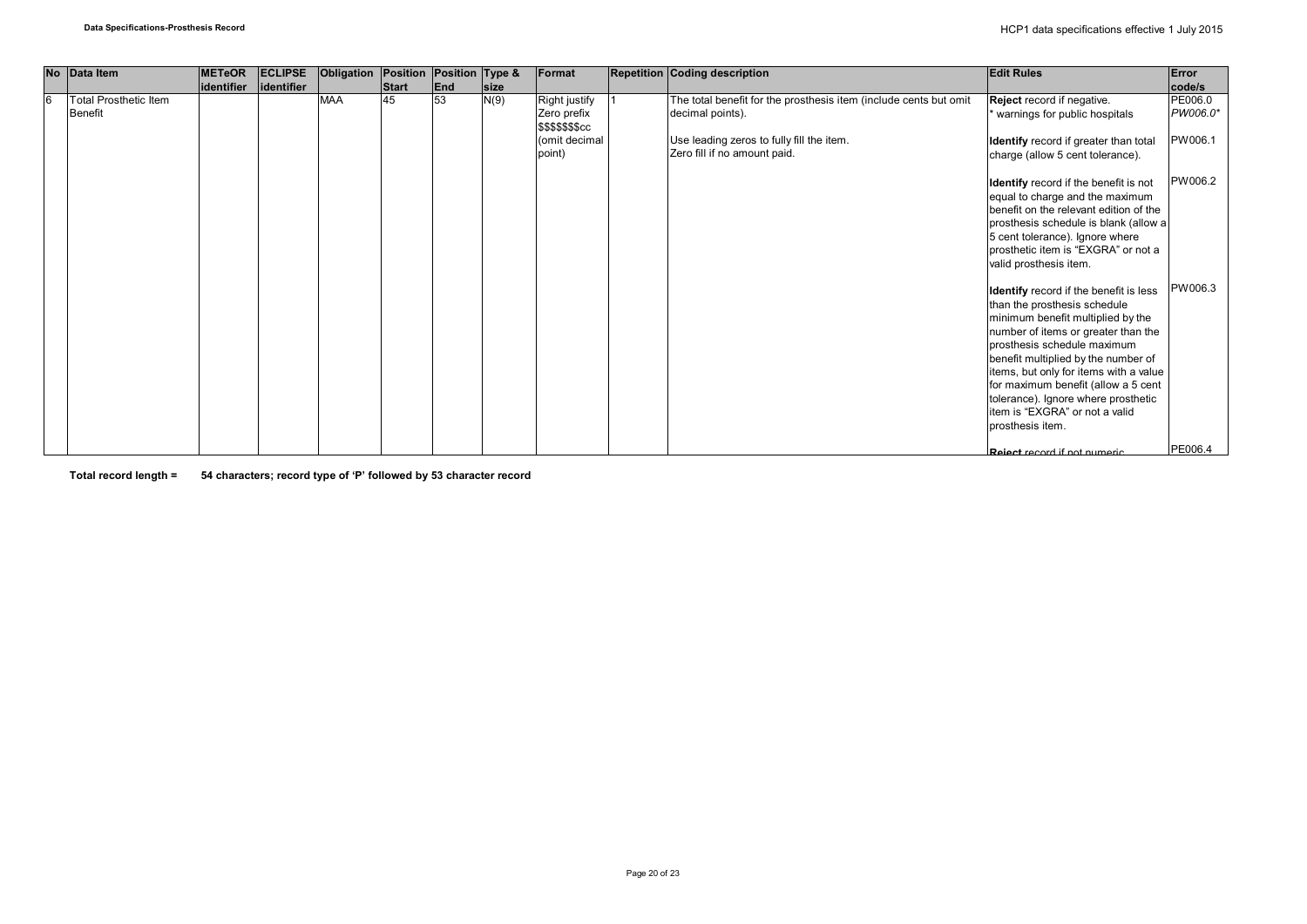|                | <b>No</b> | Data Item                    | <b>METeOR</b><br>identifier | <b>ECLIPSE</b><br>identifier | Obligation Position | <b>Start</b> | Position Type &<br><b>End</b> | size  | Format       |    | Repetition Coding description                                                                                                               | <b>Edit Rules</b>                                      | Error<br>code/s |
|----------------|-----------|------------------------------|-----------------------------|------------------------------|---------------------|--------------|-------------------------------|-------|--------------|----|---------------------------------------------------------------------------------------------------------------------------------------------|--------------------------------------------------------|-----------------|
|                |           | Insurer Identifier           |                             |                              | <b>MAA</b>          |              |                               | A(3)  | Left justify |    | Insurer identifier selected from the list of registered private health                                                                      | Reject record if not same as Source                    | AE001.1         |
|                |           |                              |                             |                              |                     |              |                               |       |              |    | insurers.                                                                                                                                   | Identifier value in FILE HEADER item                   |                 |
| $\overline{2}$ |           | Link Identifier              |                             |                              | <b>MAA</b>          |              | 27                            | A(24) | Left justify |    | Unique identifier of an episode that links data items from this (AN-                                                                        | Reject record if blank                                 | AE002           |
|                |           |                              |                             |                              |                     |              |                               |       |              |    | SNAP) record to the associated episode (and/or medical and<br>prosthetic records).                                                          |                                                        |                 |
| 3              |           | Episode Type                 |                             |                              | <b>MAA</b>          | 28           | 28                            | A(1)  |              |    | An indicator of the type of admitted rehabilitation program                                                                                 | Reject record if not ('O' or 'S').                     | AE003           |
|                |           |                              |                             |                              |                     |              |                               |       |              |    | undertaken during the episode that relates to the AN-SNAP records.                                                                          |                                                        |                 |
|                |           |                              |                             |                              |                     |              |                               |       |              |    | O = Overnight Admitted Patient - Assign this value for patients who<br>stay overnight during the admitted rehabilitation program.           |                                                        |                 |
|                |           |                              |                             |                              |                     |              |                               |       |              |    |                                                                                                                                             |                                                        |                 |
|                |           |                              |                             |                              |                     |              |                               |       |              |    | S = Same-day Admitted Patient - Assign this value for patients who                                                                          |                                                        |                 |
|                |           |                              |                             |                              |                     |              |                               |       |              |    | undertake an admitted rehabilitation program consisting of multiple<br>same day visits/services. It is recommended that one AN-SNAP         |                                                        |                 |
|                |           |                              |                             |                              |                     |              |                               |       |              |    | record is reported that covers the entire program (not separate                                                                             |                                                        |                 |
|                |           |                              |                             |                              |                     |              |                               |       |              |    | episodes for each visit/service). In this case, Admission date = date                                                                       |                                                        |                 |
|                |           |                              |                             |                              |                     |              |                               |       |              |    | of 1st visit/service and Separation date = date of last visit/service in                                                                    |                                                        |                 |
|                |           |                              |                             |                              |                     |              |                               |       |              |    | the Same-day admitted program. The AN-SNAP record should be                                                                                 |                                                        |                 |
|                |           |                              |                             |                              |                     |              |                               |       |              |    | linked to the episode with the same separation date.                                                                                        |                                                        |                 |
|                |           |                              |                             |                              |                     |              |                               |       |              |    |                                                                                                                                             |                                                        |                 |
|                |           | Admission FIM Item           |                             |                              | <b>MAA</b>          | 29           | 46                            | N(1)  |              | 18 | The FIM score on admission for each of the 18 FIM motor and                                                                                 | <b>Reject</b> record if not (1, 2, 3, 4, 5, 6 or AE004 |                 |
|                |           | Scores                       |                             |                              |                     |              |                               |       |              |    | cognition items<br>No Helper:                                                                                                               | 7) and episode type is O.                              |                 |
|                |           |                              |                             |                              |                     |              |                               |       |              |    | Score of 7 - Complete Independence                                                                                                          | f present, reject if not numeric.                      | AE004.1         |
|                |           |                              |                             |                              |                     |              |                               |       |              |    | Score of 6 - Modified Independence                                                                                                          |                                                        |                 |
|                |           |                              |                             |                              |                     |              |                               |       |              |    | Helper:                                                                                                                                     | Identify record if episode type is S                   | AW004           |
|                |           |                              |                             |                              |                     |              |                               |       |              |    | Score of 5 - Supervision or setup                                                                                                           | and not blank fill                                     |                 |
|                |           |                              |                             |                              |                     |              |                               |       |              |    | Score of 4 - Minimal assistance<br>Score of 3 - Moderate assistance                                                                         |                                                        |                 |
|                |           |                              |                             |                              |                     |              |                               |       |              |    | Score of 2 - Maximal assistance                                                                                                             |                                                        |                 |
|                |           |                              |                             |                              |                     |              |                               |       |              |    | Score of 1 - Total assistance                                                                                                               |                                                        |                 |
|                |           |                              |                             |                              |                     |              |                               |       |              |    | *refer to quide for use                                                                                                                     |                                                        |                 |
|                |           | Discharge FIM Item Scores    |                             |                              | <b>MAA</b>          | 47           | 64                            | N(1)  |              | 18 | The FIM score on discharge for each of the 18 FIM motor and                                                                                 | Reject record if not $(1, 2, 3, 4, 5, 6)$ or $AE005$   |                 |
|                |           |                              |                             |                              |                     |              |                               |       |              |    | cognition items.                                                                                                                            | 7) and episode type is O and not                       |                 |
|                |           |                              |                             |                              |                     |              |                               |       |              |    | No Helper:<br>Score of 7 - Complete Independence                                                                                            | Episode Mode of Separation = 8                         |                 |
|                |           |                              |                             |                              |                     |              |                               |       |              |    | Score of 6 - Modified Independence                                                                                                          | f present, reject if not numeric.                      | AE005.1         |
|                |           |                              |                             |                              |                     |              |                               |       |              |    | Helper:                                                                                                                                     |                                                        |                 |
|                |           |                              |                             |                              |                     |              |                               |       |              |    | Score of 5 - Supervision or setup                                                                                                           | Identify record if episode type is S                   | AW005           |
|                |           |                              |                             |                              |                     |              |                               |       |              |    | Score of 4 - Minimal assistance                                                                                                             | and not blank fill                                     |                 |
|                |           |                              |                             |                              |                     |              |                               |       |              |    | Score of 3 - Moderate assistance<br>Score of 2 - Maximal assistance                                                                         |                                                        |                 |
|                |           |                              |                             |                              |                     |              |                               |       |              |    | Score of 1 - Total assistance                                                                                                               |                                                        |                 |
|                |           |                              |                             |                              |                     |              |                               |       |              |    | *refer to quide for use                                                                                                                     |                                                        |                 |
|                |           | <b>AROC Impairment Codes</b> |                             |                              | <b>MAA</b>          | 65           | 71                            | A(7)  | NN.NNNN      |    | Enter the Impairment Code (AUS version 2) that best describes the Reject record if not a valid code.                                        |                                                        | AE006           |
|                |           |                              |                             |                              |                     |              |                               |       | Left justify |    | primary reason for admission to the rehabilitation episode.                                                                                 |                                                        |                 |
|                |           |                              |                             |                              |                     |              |                               |       |              |    | Code as specifically as possible and where possible avoid the use of<br>impairment group 13 - 'Other Disabling Impairments'.                |                                                        |                 |
|                |           |                              |                             |                              |                     |              |                               |       |              |    | Each entry should consist of:                                                                                                               |                                                        |                 |
|                |           |                              |                             |                              |                     |              |                               |       |              |    | two (2) digits that represent the impairment group (zero prefixed if                                                                        |                                                        |                 |
|                |           |                              |                             |                              |                     |              |                               |       |              |    | 1 digit)                                                                                                                                    |                                                        |                 |
|                |           |                              |                             |                              |                     |              |                               |       |              |    | a decimal point                                                                                                                             |                                                        |                 |
|                |           |                              |                             |                              |                     |              |                               |       |              |    | up to four (4) digits that represent more specific categories within<br>impairment groups if applicable (blank fill any unused characters). |                                                        |                 |
|                |           |                              |                             |                              |                     |              |                               |       |              |    |                                                                                                                                             |                                                        |                 |
|                |           |                              |                             |                              |                     |              |                               |       |              |    |                                                                                                                                             |                                                        |                 |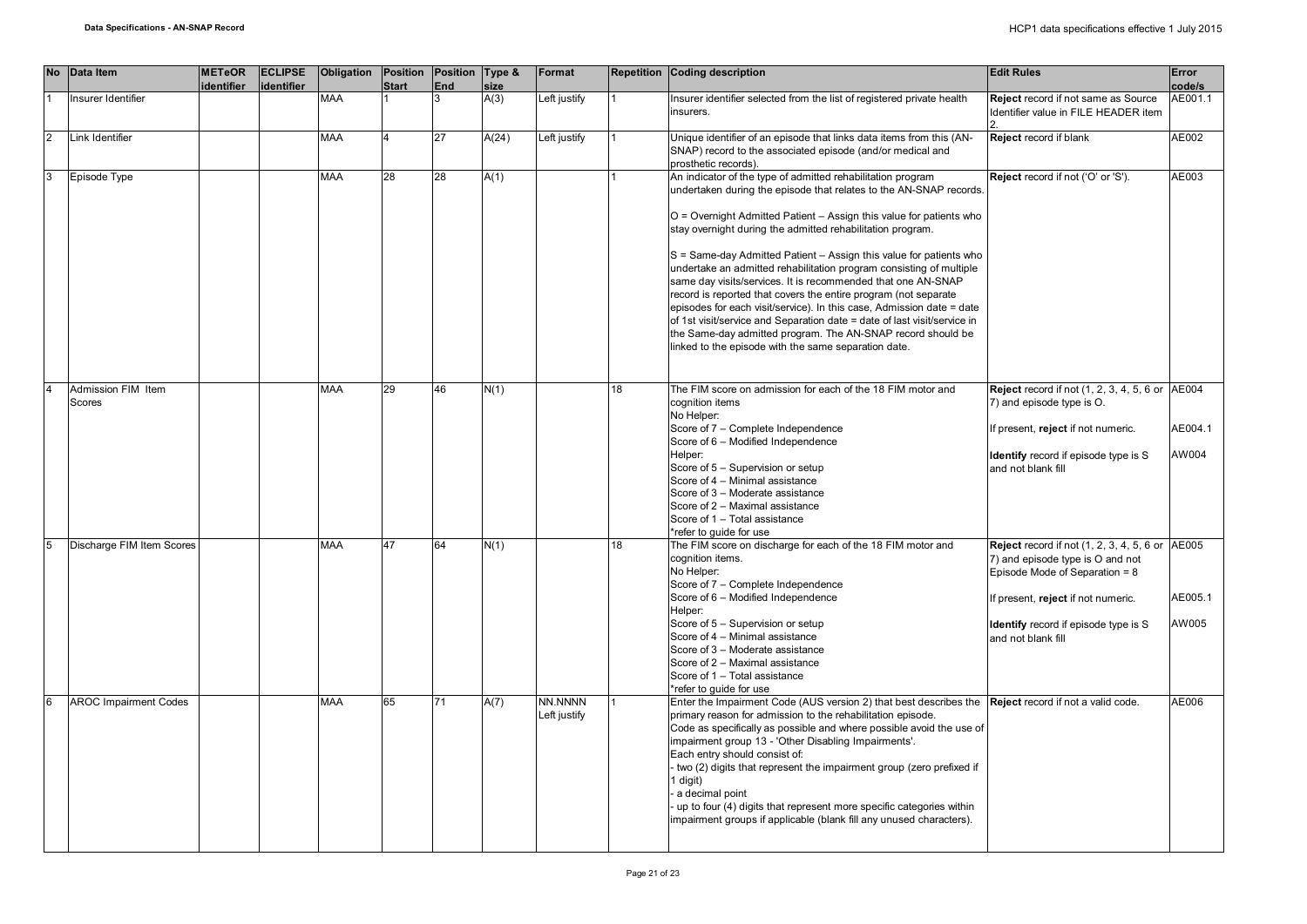|                | No Data Item              | <b>METeOR</b> | <b>ECLIPSE</b> | <b>Obligation</b> | Position     | Position Type &   |      | Format          | <b>Repetition Coding description</b>                                                                                                                                                                                                                                                                                                                                                                                                                                                                                                                                                                      | <b>Edit Rules</b>                                                                                                                                                                                                                        | Error                         |
|----------------|---------------------------|---------------|----------------|-------------------|--------------|-------------------|------|-----------------|-----------------------------------------------------------------------------------------------------------------------------------------------------------------------------------------------------------------------------------------------------------------------------------------------------------------------------------------------------------------------------------------------------------------------------------------------------------------------------------------------------------------------------------------------------------------------------------------------------------|------------------------------------------------------------------------------------------------------------------------------------------------------------------------------------------------------------------------------------------|-------------------------------|
|                |                           | lidentifier   | identifier     |                   | <b>Start</b> | End               | size |                 |                                                                                                                                                                                                                                                                                                                                                                                                                                                                                                                                                                                                           |                                                                                                                                                                                                                                          | code/s                        |
| $\overline{7}$ | Assessment Only Indicator |               |                | <b>MAA</b>        | 72           | 72                | N(1) |                 | Whether only assessment, and no treatment, was provided during<br>an episode of admitted patient care, as represented by a code.<br>Assessment only occurs when the person was seen on one<br>occasion only for assessment and no rehabilitation treatment and no<br>further intervention by this service team is planned to occur within<br>the next 90 days. If a person is booked/seen for subsequent<br>treatment within 90 days, they are not Assessment Only. If a person<br>is booked for subsequent assessment (but not treatment), they are<br>assessment only. Record:<br>$1 = Yes$<br>$2 = No$ | Reject record if not (1 or 2).                                                                                                                                                                                                           | AE007                         |
| 8              | <b>AN-SNAP Class</b>      |               |                | <b>MAA</b>        | 73           | 76                | N(4) |                 | The AN-SNAP class to which the episode is assigned. AN-SNAP<br>Class is only applicable to overnight episodes and must be reported $ $ type = O<br>as 4 characters in the following format:<br>"2" prefix followed by AN-SNAP version 2 class code.<br>"3" prefix followed by AN-SNAP version 3 class code.                                                                                                                                                                                                                                                                                               | Reject if not a valid code and episode AE008<br>If present, reject if not numeric.<br><b>Identify</b> record if episode type $= S$<br>and not blank fill.                                                                                | AE008.1<br>AW008              |
| 9              | <b>SNAP Version</b>       |               |                | <b>MAA</b>        | 77           | 78                | N(2) |                 | The version of the AN-SNAP Classification used to report item 16.<br>02 = AN-SNAP Version 2<br>$03$ = AN-SNAP Version 3                                                                                                                                                                                                                                                                                                                                                                                                                                                                                   | Reject record if not (01, 02 or 03) and AE009<br>episode type $=$ $\circ$<br>If present, reject if not numeric.<br><b>Identify</b> record if episode type $=$ S<br>and not blank fill.<br><b>Identify</b> if (01) and episode type $=$ O | AE009.1<br>AW009.1<br>AW009.2 |
| 10             | Rehabilitation plan date  |               |                | <b>MAA</b>        | 79           | 86                | A(8) | <b>DDMMYYYY</b> | The date a multi-disciplinary rehabilitation plan is established for an<br>episode of admitted patient care.                                                                                                                                                                                                                                                                                                                                                                                                                                                                                              | <b>Reject</b> record if not in format<br><b>DDMMYYYY</b>                                                                                                                                                                                 | AE010                         |
| 11             | Discharge plan date       |               |                | <b>MAA</b>        | 87           | $Q_{\mathcal{A}}$ | A(8) | <b>DDMMYYYY</b> | The date a discharge plan is established for an episode of admitted<br>patient care.                                                                                                                                                                                                                                                                                                                                                                                                                                                                                                                      | Reject record if not in format<br><b>DDMMYYYY</b>                                                                                                                                                                                        | AE011                         |

**Total record length = 95 characters; record type of 'S' followed by 94 character record**